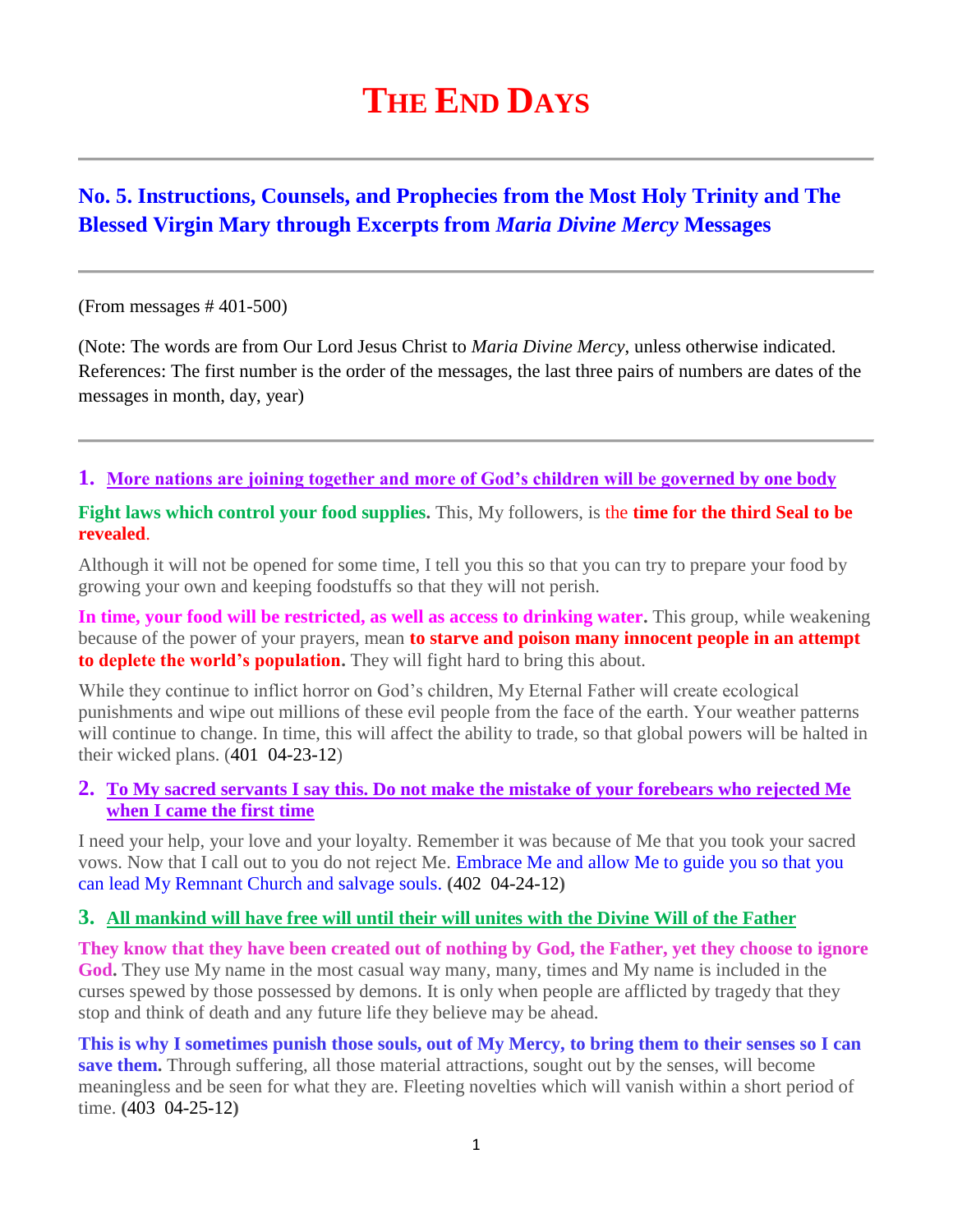# **4. [Those who are loyal to Me will be taken, in the blink of an eye, without suffering into the New](http://www.thewarningsecondcoming.com/those-who-are-loyal-to-me-will-be-taken-in-the-blink-of-an-eye-without-suffering-into-the-new-heaven-and-earth/)  [Heaven and Earth](http://www.thewarningsecondcoming.com/those-who-are-loyal-to-me-will-be-taken-in-the-blink-of-an-eye-without-suffering-into-the-new-heaven-and-earth/)**

My Era of Peace will be a new earth where twelve nations will rule under My Guidance… You will live in peace, love and harmony. The natural surroundings you see on the earth today will pale into insignificance when compared with the world which lies ahead… You will be reunited with your loved ones who died in a state of grace and who will be resurrected from the dead. (404 04-26-12)

# **5. [First Secret in Book of Truth reveals plot against the Church by Masonic Groups](http://www.thewarningsecondcoming.com/first-secret-in-book-of-truth-reveals-plot-against-the-church-by-masonic-groups/)**

The Truth is that only I, Jesus Christ, can reveal the secrets, given to John the Evangelist. The sweet Truth will be welcomed, with love, by those who follow God's Teachings. It may cause fear, but God's Power will overcome all evil and all persecution, for He can do anything. The first secret lies in the fact that God and all His Works have been plotted against, by Masonic groups, established in the Middle Ages. Their allegiance is to the Evil One. He, Satan, is their god and they are proud to pay homage to him, through black masses. Then, there is the Holy See, which has been under fierce attack by this group, since 1967. **They have created and stirred up the apostasy that exists all over the world.** They achieved this by infiltrating My Church. (407 04-29-12)

## **6. [I call on all of you who don't know Me](http://www.thewarningsecondcoming.com/i-call-on-all-of-you-who-dont-know-me/)**

Many do not know how to pray. A little like the way in which you, My daughter, find it difficult. **Prayer means to ask. Prayer means to communicate. Prayer means to show love and give thanks.** I call on all of you who don't know Me. There is no need to fear Me. All you have to do is to ask Me to take you and give you comfort. Let Me prove My love. **Speak to Me in your own simple words**. Nothing will shock Me. Confide in Me your worries as I will soothe your heart. Let Me help you to feel true peace. Ask Me to sort out your concerns. **I will show you the Truth** so that your worries will no longer seem as bad. Just sit down quietly and ask Me to help you with prayer **Crusade Prayer (50)** to help you open your heart to Me and to ask for My help. **(See the Crusade Prayers Book).** ((408 04-30-12)

## **7. [Hear My call and prepare for the pouring out of My Holy Spirit](http://www.thewarningsecondcoming.com/hear-my-call-and-prepare-for-the-pouring-out-of-my-holy-spirit/)**

**No one will be able to ignore this pull of the Holy Spirit.** All of Heaven awaits so that the moment of enlightenment will create a new dawn, a new beginning. The lies you are being confronted with hide a master plan, born out of a world alliance designed to control all of your countries. By making your country rely on giants to feed their families, you will become slaves. Already they are taking away everything you own but you are blind to this. **Now with the gift of the Holy Spirit, millions will see through this mask of deceit and oppose these wicked masonic controlled groups.** This gift will give you the armor you need to throw this army off the trail of your destruction. (409 05-01-12)

# **8. [Holy Spirit will descend this Sunday. The second outpouring by the power of the Holy Spirit](http://www.thewarningsecondcoming.com/holy-spirit-will-descend-this-sunday-the-second-outpouring-by-the-power-of-the-holy-spirit/)**

It is the Light in the souls of God's children that needs to re-kindled through My messages of love and hope. The stronger the Light, the more purified the person… The more people who are purified by the Light of God, the more purified will be the earth… As God's Light becomes stronger in the souls of believers then the work of evil will dwindle because darkness cannot abide the Light.

## **This is why, yet another outpouring of the Holy Spirit, is being bestowed all over the world now.**

This is the second outpouring by the power of the Holy Spirit since 10 May 2011. It precedes My Great Divine Mercy and will ensure that the Light creates a new understanding in the souls of believers. This Holy Spirit will descend upon the whole world this Sunday 6th May 2012. I urge all to pray Crusade Prayer (51) for this gift to drench their souls so that they will feel God's Love and respond to His call. (See the Crusade Prayers Book). **(**410 05-04-12**)**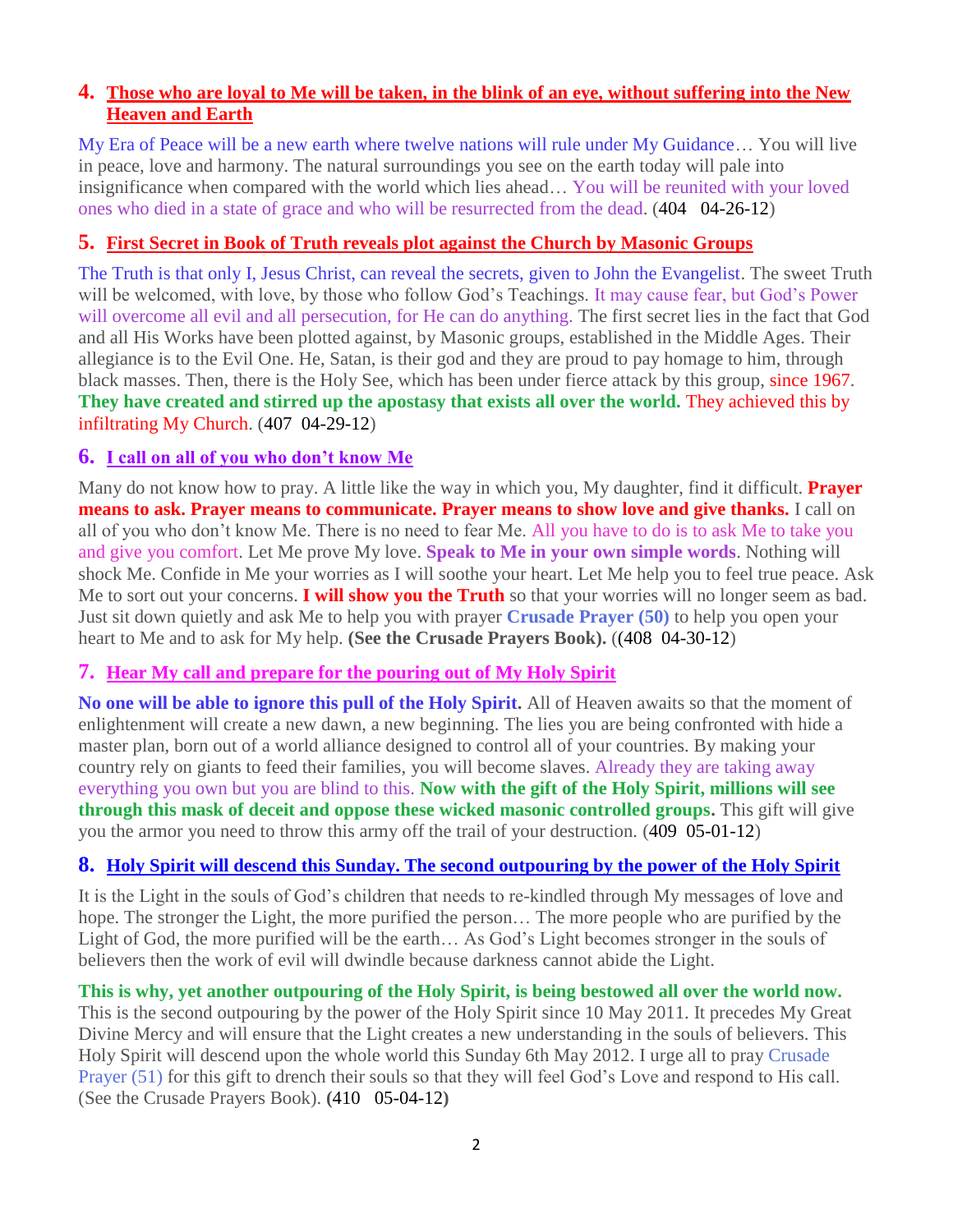# **9. [My modern day disciples are being given an enormous mission](http://www.thewarningsecondcoming.com/my-modern-day-disciples-are-being-given-an-enormous-mission/)**

Those who cannot live without committing mortal sin and whose souls are so blackened because they are possessed by Satan who need to escape from this terrible darkness, they will not be strong enough to do this. They will find it almost impossible to seek My help. They can only be saved through the prayers of holy and devout followers of Mine.

My modern day disciples are being given an enormous mission equal to that, but more urgent than that given to My apostles when I ascended into Heaven. Your role, My followers, is to prepare these souls for My New Paradise through your prayers. Prayers can convert them.

My Mercy is so great that I will forgive such sinners through the generosity of My other loyal servants, through their suffering and prayers. (412 05-06-12)

## **10. [Many Popes have been prisoners in the Holy See surrounded by Masonic Groups](http://www.thewarningsecondcoming.com/many-popes-have-been-prisoners-in-the-holy-see-surrounded-by-masonic-groups/)**

When Vatican II declared new rules they were introduced by those evil Masonic forces from within your corridors. They cunningly presented **new ways to administer My Holy Eucharist which are insulting to Me.** Your so called tolerant teachings proclaimed a series of lies including the **refusal to acknowledge the power of St Michael the Archangel.** He is the protector of the Church against Satan. Those forces among you knew this. This is why you stopped all prayers requesting his help before Me at the Holy Mass.

Then you perpetrated the biggest untruth that Hell was not to be feared. That it was just a metaphor. For this lie, accepted as the truth by many of God's children, **has meant the loss of billions of souls.**

Never think that I am blaming the many Holy Popes who have sat in the seat of Peter. Their mission has always been protected. **Many Popes have been prisoners in the Holy See surrounded by Masonic groups who do not represent God.**

They hate God and have spent **fifty years spreading untruths about the Mercy of God.** Their works have led to the collapse of the Catholic Church. For this you will now be cast aside into the wilderness. **After Pope Benedict, you will be led by Me from the Heavens.**

I call on all of My sacred servants to reject the lies which will shortly be presented to you by **the False Prophet**. **He will merge the Catholic Church with other Churches, including pagan Churches, to become one abomination. A one-world Church without a soul. (**414 05-07-12**)**

## **11. Virgin Mary: God the Most High [can change the destiny of the world](http://www.thewarningsecondcoming.com/virgin-mary-god-the-most-high-can-change-the-destiny-of-the-world/)**

My child, this mission is converting millions of souls who would otherwise be lost. The devotion through your prayers, children, is saving so many lost souls. Never forget the power of prayer. So much evil has been thwarted because of your prayers. **The work of the one-world group is now being disrupted and their plans in disarray. God's Mercy is so great that prayer can mitigate any evil in the world.**

By calling on the Father, God the Most High, in the name of His precious Son, He will hear your prayers and respond. It will only be through My Son, Jesus Christ, that you can approach the Father. So this is what you must say **Crusade Prayer (52) Prayer to the Father. (See the** *Crusade Prayers Book***). (**415 05-08-12**)**

## **12. [My Remnant Church inspired by the Prophet Enoch will create hatred everywhere My Holy](http://www.thewarningsecondcoming.com/my-remnant-church-inspired-by-the-prophet-enoch-will-create-hatred-everywhere-my-holy-word-is-heard/)  [Word is heard](http://www.thewarningsecondcoming.com/my-remnant-church-inspired-by-the-prophet-enoch-will-create-hatred-everywhere-my-holy-word-is-heard/)**

## **My Holy Eucharist will be desecrated as I foretold some time ago.**

Excuses will be made to render this most Holy Gift as simply a gesture in remembrance of My Crucifixion. **Very soon My Real Presence will be denounced as part of a new modern Catholic**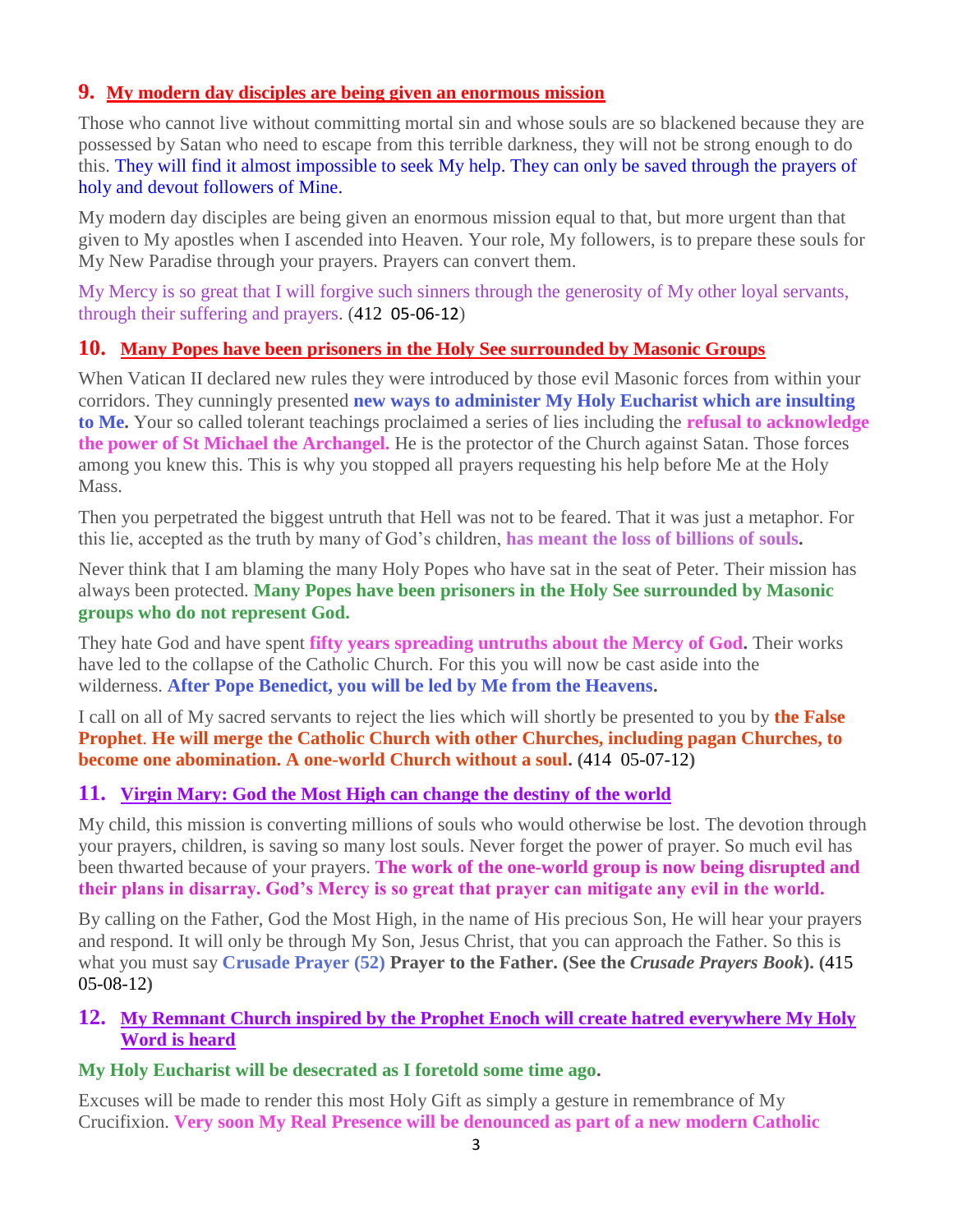**Church which will include other religious Churches… The Church upon the rock founded by My beloved Peter cannot and will never die.**

My Gospels will be preached by My Remnant Church in every corner of the Earth. **My Remnant Church will be inspired by the Prophet Enoch and this will create hatred everywhere My Holy Word is heard.** The Holy Spirit will ignite the faith of My Remnant Church who will never give up proclaiming the truth of the Gospels till its dying breath. Go now and prepare My Remnant Church by following My instructions. (416 05-08-12)

# **13. Virgin Mary: Go [and open your eyes, children, and listen, question and contemplate all that is](http://www.thewarningsecondcoming.com/virgin-mary-go-and-open-your-eyes-children-and-listen-question-and-contemplate-all-that-is-presented-to-you-in-the-name-of-god/)  [presented to you in the name of God](http://www.thewarningsecondcoming.com/virgin-mary-go-and-open-your-eyes-children-and-listen-question-and-contemplate-all-that-is-presented-to-you-in-the-name-of-god/)**

Unrest, arguments, despair and fighting. All this has been ignited by the evil spirits that surround humanity**.** Released from Hell, their numbers are great. Not for one moment will they ease their torment spewed out by the hatred they have for all of God's children. **These fallen angels were jealous when my Father, God the Most High, created mankind and the universe.** Their pride and disgust led to their downfall and they were cast out into Hell.

Led by Satan, their hatred was manifested when I brought the Son of Man, the Savior of mankind, into the world. Their hatred of me surpasses anything known to humanity. To hurt God, my beloved Father, they want to destroy that which is closest to His Heart, His precious and beloved children. **(**420 05-12-12**)**

# **14. [Second Seal: World War 3](http://www.thewarningsecondcoming.com/second-seal-world-war-3/)**

My dearest beloved daughter, I must inform you that a Third World War is about to unfold in the world

The **Second Seal** is about to unfold as foretold to John the Evangelist in the Book of Revelation. **It will start in Europe**. **Your banking system will be the cause and Germany, once again, will be involved in this tragedy as it was on the last two occasions.** When it commences much will be over saving the economy and catastrophe will affect **Greece with much fallout in France. The Middle East will also be involved with Israel and Iran at war and Syria will play a serious part in the downfall of Egypt.**

Because of war and lack of money, much of the harvest will be lost and **this will lead to the opening of the Third Seal, which means famine. This is why I now urge all of God's children to try to stockpile dried and non-perishable food to feed your families. It is important to grow your own harvest if possible.**

The effect of this war will be that **My Catholic Church on earth will be sucked into a one- world Church, in the name of unification.** This unification, or false peace, will become a reality after the Antichrist appears to create a false peace and a so called end to the war. **This peaceful pact will involve the western world until China and Russia become involved with world matters.** They will pose a threat to the **'Beast with the Ten Horns**', Europe, and will overcome them to introduce Communism.

The **'Red Dragon', China**, already gains a strong foothold in the world because of their control of the world's finances. The Red Dragon and **"The Bear" which is Russia** do not love God. **They are being led by the Antichrist who is from the East and who hides behind closed doors.**

Please recite **Crusade Prayer (54)** as it will help dilute the impact of these events. **(See the** *Crusade Prayers Book***).** (423 05-16-12)

#### **15. The [One Remnant Church which will stand, undefeated, until the rise of the New Jerusalem](http://www.thewarningsecondcoming.com/the-one-remnant-church-which-will-stand-undefeated-until-the-rise-of-the-new-jerusalem/)**

**Much conversion will take place and it will be then that My Remnant Army will rise to become a powerful force in the battle against the Antichrist.**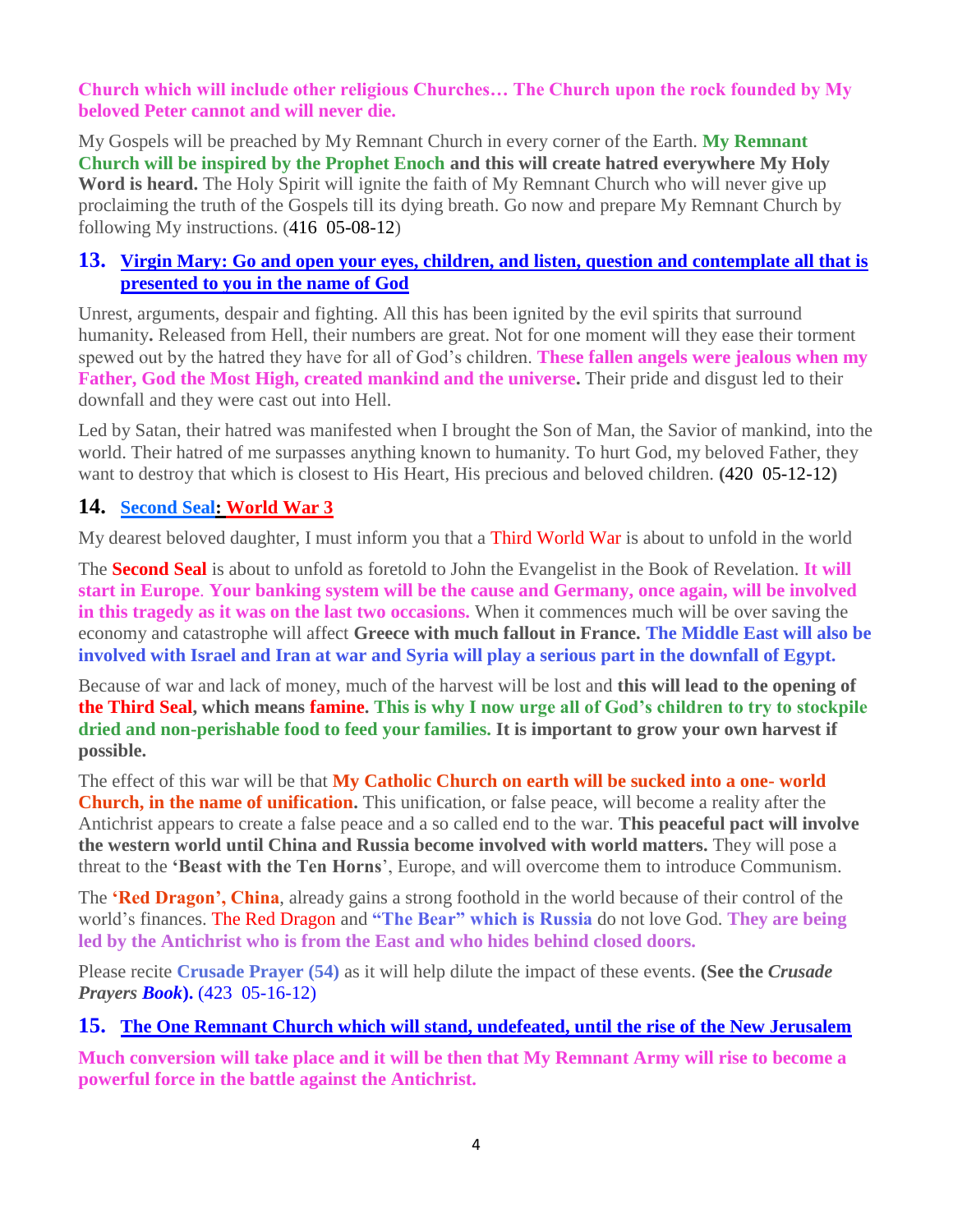My Remnant Christian Church will **spread the Holy Gospel into every corner of the earth.** Fires will pour forth upon those who try to harm My Remnant Church. For few will be able to withstand the Truth of My Holy Word when it is shown to them. **So many will there be that it will amount to over 20 million.** Leaders will spring up among you and you will have to practice your faith hidden in certain quarters. You will lead a Crusade of My Teachings and My Crusade Prayers will be your weapon to defeat the enemy. (427 05-18-12)

# **16. [God the Father: Fear not My Hand but the hand of those who are your enemies](http://www.thewarningsecondcoming.com/god-the-father-fear-not-my-hand-but-the-hand-of-those-who-are-your-enemies/)**

Much wickedness is rampant in the world and the time has come for Me to punish those nations who torment My children on earth. As the battle begins, the Houses that honor Me, God the Father, will be renewed. Soon they will realize how they rejected the one True Messiah I sent to earth, in My Son Jesus Christ, to give the world salvation.

Only through My Son, The Savior of the World, can you come to Me, The Father of the Universe. For to come to Me, you must be saved from Sin. **To be saved from Sin you must redeem yourselves in the Eyes of My Son…** Those who refuse to accept My Son's Great Mercy, after this last Crusade to bring all of My Children into Paradise, their rightful inheritance, will be lost forever. There can be no going back after this.

## **Only The Lamb of God, My Son, has the authority to reveal to you the events which lie ahead. Only He can open the Seals.** He does this now with the help of the Seventh Angel, the Seventh Messenger.

Open your eyes and accept that, at last, the Book of Truth prophesized is now being opened chapter by chapter before your eyes. Accept it as a Gift, because it will bring you eternal life. (428 05-18-12)

# **17. [Virgin Mary: The Evil One attacks those who love God the](http://www.thewarningsecondcoming.com/virgin-mary-the-evil-one-attacks-those-who-love-god-the-most/) most**

The Evil One attacks those who love God the most. When he blinds them to the truth, he wins.

I beg all of those who love My Son to hear my call. You must listen when My Son speaks to you. Do not renounce the chance to help your brothers and sisters to obtain the eternal life promised to them. Do not allow doubts planted by the Deceiver prevent millions of souls from being saved. **(**429 05-20-12**)**

# **18. [Pray that you can recognize the true Prophets from those who do not speak in My Holy Name](http://www.thewarningsecondcoming.com/pray-that-you-can-recognise-the-true-prophets-from-those-who-do-not-speak-in-my-holy-name/)**

Priests and clergy will attack My Prophets today because Satan blinds them to My Holy Word.

Let any man who tries to stop the true Prophets of God know that they will commit a grave sin in the Eyes of God. Sacred servants and those who proclaim the truth of My Teachings will be punished should they try to sabotage this Holy Mission.

To those who do not believe in My Holy Word given to the world at this time you must keep silent. For if you don't and denounce Me, you will be held responsible and you will weep and beg Me to forgive you. By then the damage you caused will have been felt where souls will be lost.

Never reject My Holy Word given to you through the Prophets. Embrace it and accept it for much work is needed to prepare all of mankind for My New Kingdom.

Pray that you can recognize the true Prophets from those who do not speak in My Holy Name. Woe to those who tear apart My Prophets for they will have to answer for their offenses against My Holy Father, God the Most High. **(**430 05-20-12**)**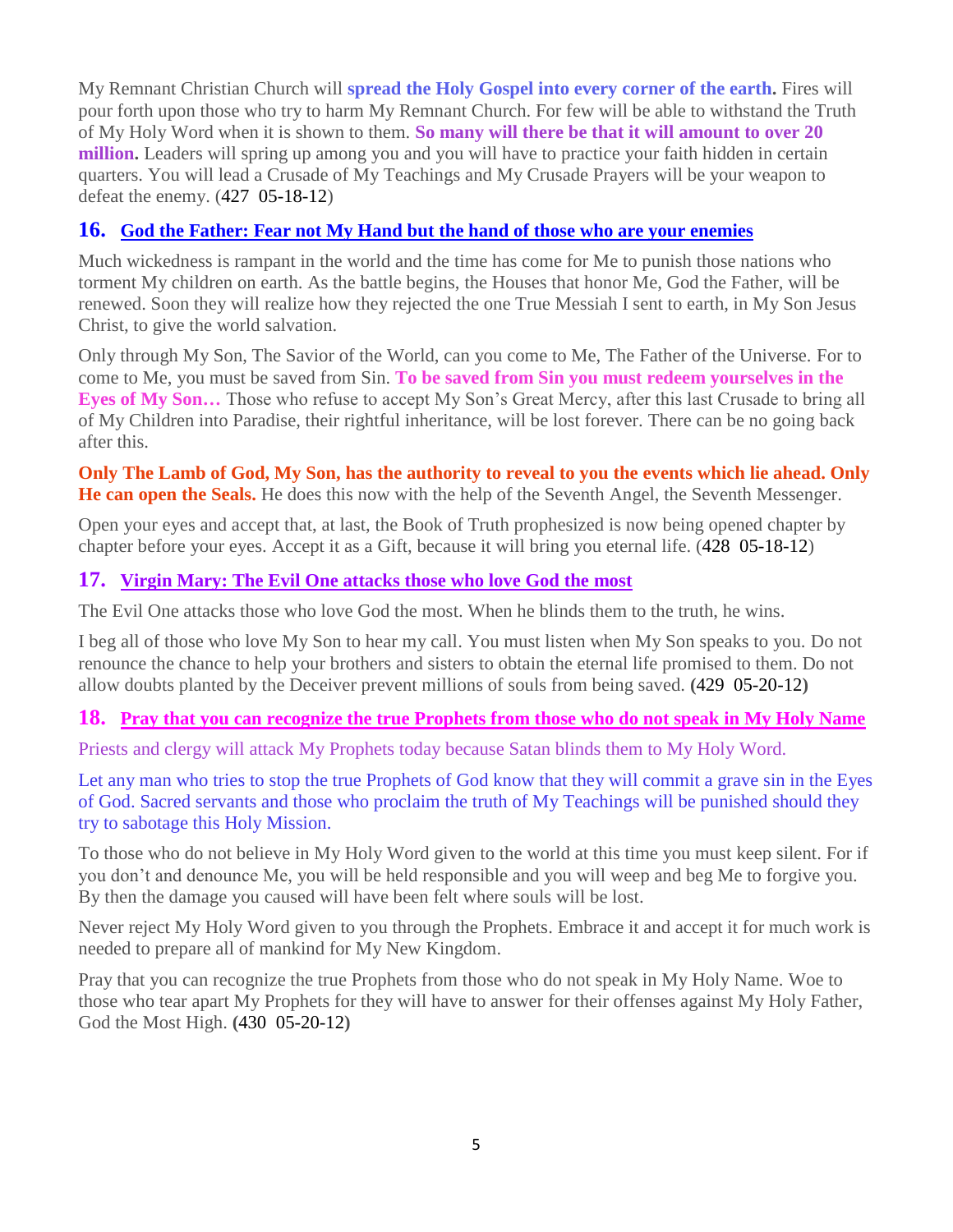# **19. [My Book of Truth, like a flame, will spread quickly over the whole world](http://www.thewarningsecondcoming.com/my-book-of-truth-like-a-flame-will-spread-quickly-over-the-whole-world/)**

All of God's children, in turn, will spread My Messages and they will be filled with the Holy Spirit. Their lips will impart the Truth and all will prophesy in tongues so that the Truth can be heard quickly. Let you, your loved ones and all believers, prophesy in My Name. **(**432 05-22-12**)**

# **20. [God the Father: The suffering in the world has been united to the suffering of My Son, Jesus,](http://www.thewarningsecondcoming.com/god-the-father-the-suffering-in-the-world-has-been-united-to-the-suffering-of-my-son-jesus-at-this-time/)  [at this time](http://www.thewarningsecondcoming.com/god-the-father-the-suffering-in-the-world-has-been-united-to-the-suffering-of-my-son-jesus-at-this-time/)**

Why do I allow suffering? It is because of sin.

Those who fight alongside My Son to save the souls of others can save the whole of humanity. Satan has power but only that given to him – a power which cannot be taken back until the Day of Judgment. Many of you, dear children, do not understand the Divine laws that permit these things. But trust in Me as I reveal this. Satan will steal the souls of My children who do not believe in Me or the goodness which I provide My children. **He becomes powerless when sinners make sacrifices, through suffering, to save their brothers and sisters from going to Hell.** He is rendered impotent when My children pray for those sinners to be saved. Prayer is the armor of My children who want to help Me to save the whole of humanity. (433 05-23-12)

# **21. [During The Warning, those who redeemed themselves in My Eyes will not suffer pain of](http://www.thewarningsecondcoming.com/during-the-warning-all-those-who-have-redeemed-themselves-in-my-eyes-will-not-suffer-the-pain-of-purgatory/)  [Purgatory](http://www.thewarningsecondcoming.com/during-the-warning-all-those-who-have-redeemed-themselves-in-my-eyes-will-not-suffer-the-pain-of-purgatory/)**

**The two stars will collide and many will be fearful.** There is nothing to fear because this is the greatest gift I bring so that not one soul is lost to the fires of Hell.

**Then, My Cross, will appear in the skies and not one person will fail to notice.** Many will fall down in fear and a great shaking, like an earthquake, will be felt. Then will come the silence.

Always prepare for this day as if it were tomorrow. Seek redemption now and reveal to Me your sins. **Catholic must go to Confession. For those who are not Catholics they must recite the Crusade Prayer (24) I give to the rest of the world for My Plenary Indulgence.**

Either way the fires of the purification and suffering will be felt by all sinners. The length of time will depend on the gravity of their sins.

Those who pull away from Me need your prayers. They will be given more time to turn back to Me and ask Me to forgive them. But that time could be as short as a day or as long as a few years. **(**434 05-24- 12**)**

# **22. [They intend to oust Pope Benedict XVI from the Seat of Peter using devious means](http://www.thewarningsecondcoming.com/they-intend-to-oust-pope-benedict-xiv-from-the-seat-of-peter-using-devious-means/)**

I have told you before that the Masonic Groups who have a vice-like grip inside The Vatican want My Beloved Pope out. And they intend to oust him from the Seat of Peter using devious means. He will, as I have told you in the past, have to flee for he will have little choice.

This time is short. You must pray hard that he can stay as long as possible for **as soon as he leaves, the imposter, the False Prophet, will take his place. (**435 05-26-12**)**

# **23. [Know that the 1,000 years referred to in the Book of Revelation means just that](http://www.thewarningsecondcoming.com/know-that-the-1000-years-referred-to-in-the-book-of-revelation-means-just-that/)**

Everything contained within the Holy Bible comes from My Eternal Father who has sanctioned every single word through His anointed ones. Believe that the Holy Word of God is contained in My Father's Book, not one word a lie. **(**437 05-28-12**)**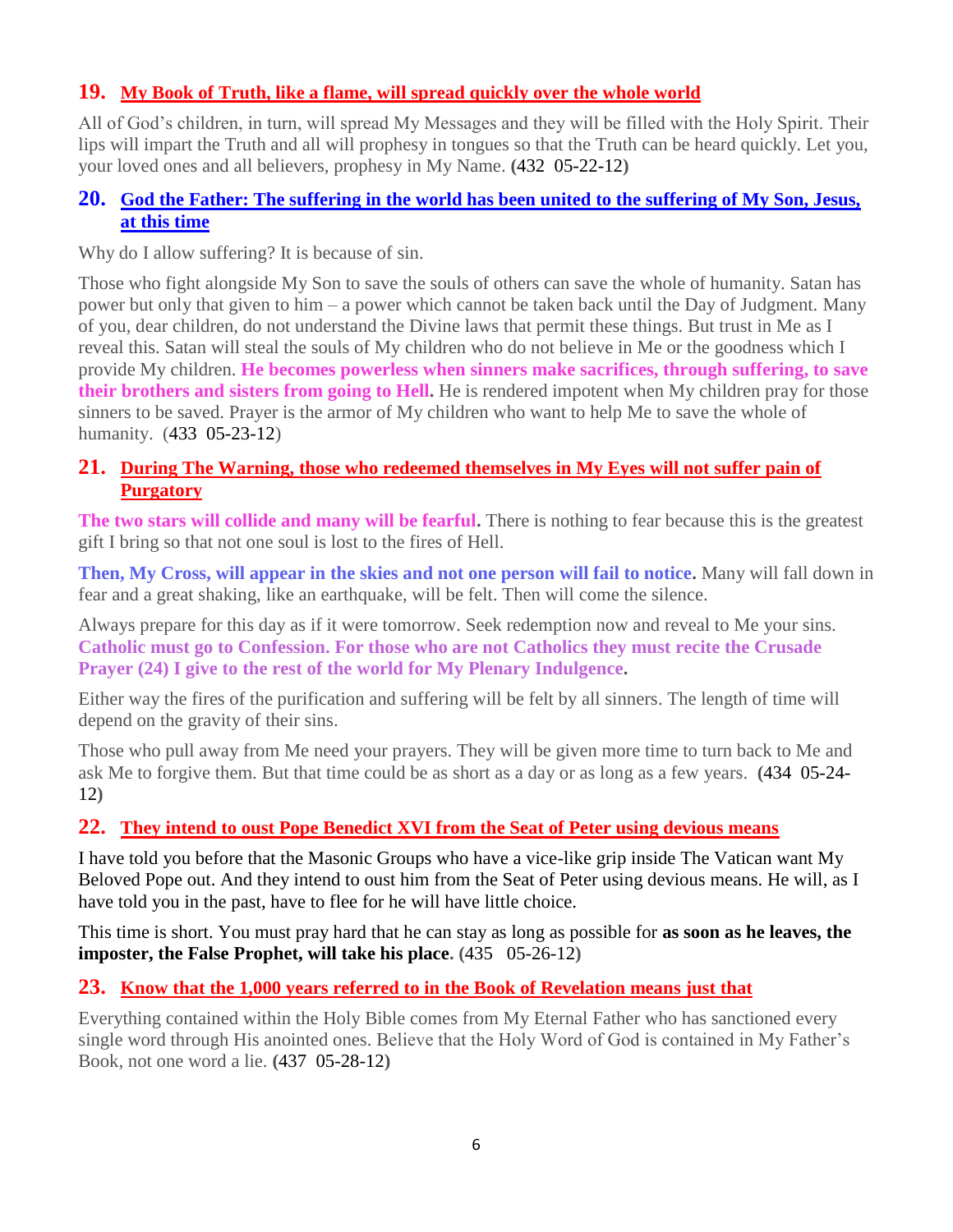# **24. [Prayers can avert the atrocities being planned urging the use of nuclear bombs](http://www.thewarningsecondcoming.com/prayers-can-avert-the-atrocities-being-planned-urging-the-use-of-nuclear-bombs/)**

So many little wars will escalate. So many sides splintered in all directions at first, will merge into only a small number of sides. Then the larger armies will become involved with many nations joining in.

How My tears fall over this terrible evil led through the influence of Satan who wants to kill as many people as possible and as quickly as possible.

Pray for these wars to be diluted. (438 05-29-12)

# **25. [666 will be embedded, its number hidden, into a chip which you will be forced to accept just as](http://www.thewarningsecondcoming.com/666-will-be-embedded-its-number-hidden-into-a-chip-which-you-will-be-forced-to-accept-just-as-you-would-any-vaccination/)  [you would any vaccination](http://www.thewarningsecondcoming.com/666-will-be-embedded-its-number-hidden-into-a-chip-which-you-will-be-forced-to-accept-just-as-you-would-any-vaccination/)**

My dearly beloved daughter, **the Antichrist is preparing, already, his peace plan** which he will introduce soon after the wars become widespread in the Middle East and when the pain and terrible anguish means there is no sign of hope.

Then he will appear suddenly and announce himself to the world as a man of peace, a bright jewel which will sparkle in the midst of darkness.

As he emerges he will be seen as one of the **most charismatic political leaders of all time. His handsome, appealing and caring personality will fool the majority of people.** He will exude love and compassion and will be seen to be Christian. In time, he will draw many followers who will grow in their numbers so that **he becomes like Me, the Messiah.**

He will be seen to promote unity among all nations and he will be loved in almost every country in the world. Then, he will be seen to have supernatural skills. Many will believe that he has been sent by My Father and that he is Me, Jesus Christ, Savior of the World. They will pray to him, love him, give up their lives for him and he will laugh and mock them when they cannot see him.

This will be the biggest deception of all time and the plan is to steal your souls, to take you away from Me… **He and the False Prophet, who will sit like a King in the Seat of Peter, will secretly plot a oneworld religion.** This will appear to be a Christian type religion which promotes love. It will, however, not promote love of one another which comes from God. Instead, it will promote love and allegiance to the Antichrist and love of oneself… The abomination does not stop there for when they have seduced God's children the attack will begin. Suddenly all will be asked to accept the one-world Mark of Allegiance. A united world which all men will have to partake in.

**It will control your money, your access to food and how you live.**

Rules, many of them, will mean that you will become prisoners. **The key to your cell, which keeps you under their control, will be the Mark of the Beast. 666 will be embedded, its number hidden, into a chip which you will be forced to accept just as you would any vaccination.** Once embedded it will poison, not only your mind and soul, but your body. For it will cause a plague designed to wipe out much of the world's population.

You must not accept the Mark. Instead I will instruct you what to do. Many will accept the Mark because they will feel helpless.

**[The Seal of the Living God, My Crusade Prayer \(33\)](http://www.thewarningsecondcoming.com/crusade-prayer-33-rise-now-and-accept-the-seal-of-the-living-god/) is your lifeline. (See the** *Crusade Prayers Book***).**

**When you receive My Seal of Protection, given to you by My Eternal Father, you will not have to accept the Mark. You will not be touched. Your home will not be seen, searched or a target for it will be rendered invisible in the eyes of Satan's army.**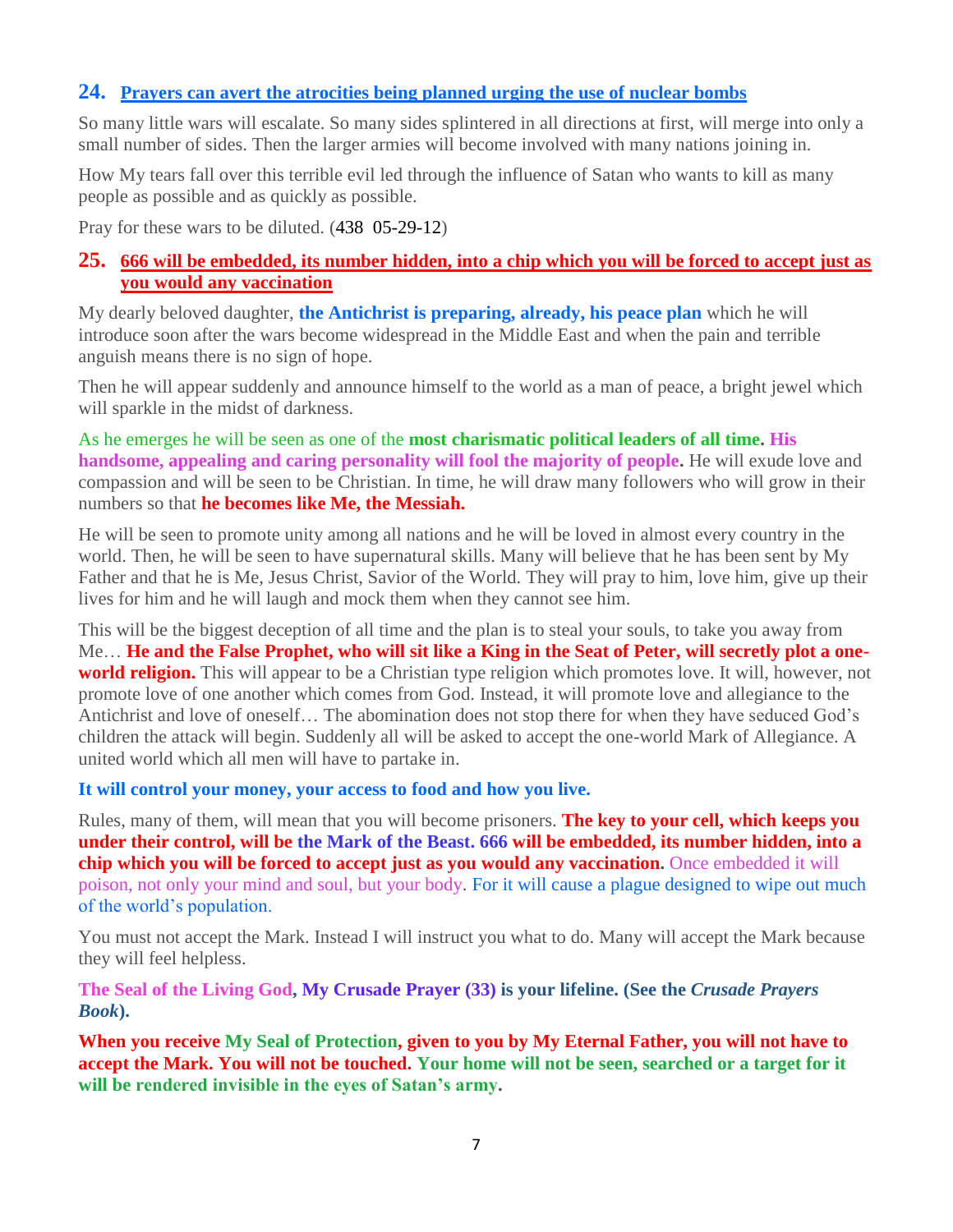You will need to keep food hidden which will last a few years. You will need to grow your own crops, store your own water and keep all Holy objects around you. My Remnant Church will grow and spread out and you will be given shelter if it is needed. Much planning is needed now. Those who laugh at what you do, or say, surely Jesus would not ask you to do this? Does He not supply all His followers at their time of need? **Even one loaf and one fish can be multiplied**. So it does not matter if you only have some food for I will protect you and you will be safe.

Pray hard for those souls who will be unable to avoid the Mark. Those innocent souls will be saved who are in a state of grace at the time of being forced to accept the chip.

**The rest of you must plan to protect your family and your allegiance to the Holy Eucharist and the Mass.**

When the Antichrist devours all religions **the only weapons which he will be powerless against is the Holy Mass and the Transubstantiation of the bread and wine into My Body and Blood, in the Holy Eucharist.** My Masses must continue. Those of you who know this must gather in numbers now and start the preparations. The sooner you prepare the more graces you will be given to grow your ranks around the world. (441 06-01-12)

# **26. Virgin Mary [revealed these atrocities to the little children Melanie and Maximin at La Salette](http://www.thewarningsecondcoming.com/virgin-mary-i-have-revealed-these-atrocities-to-the-little-children-melanie-and-maximin-at-la-salette-so-long-ago/)**

Pray, pray, pray that every soul will be brave enough to reject his poisonous Mark.

I have revealed these atrocities to the little children Melanie and Maximin at La Salette so long ago. The time for these prophecies to unfold is soon.

These children were told of the evil plans and accepted what I told them. Now you, children, must accept that these events must take place. (442 06-02-12)

# **27. [Jesus: Never falter. Never doubt My Hand of Protection](http://www.thewarningsecondcoming.com/jesus-never-falter-never-doubt-my-hand-of-protection/)**

You must be strong and persevere during the trials ahead and never lose heart. The stronger ones will be fearless. They will want to forge ahead and charge with every ounce of energy into the New Era of Peace.

Never falter, Never doubt My Hand of Protection. If you submit everything to My Holy Will I will look after everything. Trust in Me. Follow Me. (443 06-02-12)

## **28. [Satan intends to poison the minds of some of My chosen souls towards this Mission](http://www.thewarningsecondcoming.com/satan-intends-to-poison-the-minds-of-some-of-my-chosen-souls-towards-this-mission/)**

He will create doubts amongst them against these Holy Messages and it will cause you much grief and sorrow… The spiritual jealousy will mount like a beast rising from beneath the ocean and it will pour a terrible deluge of hatred not only upon My Messages but on you.

My followers must stay alert to this for when it starts, within the next month, you too will be tempted to doubt My Holy Word.

This prophecy will unfold before you and will be the most vicious and hurtful assault on this mission so far. **(**446 06-05-12**)**

## **29. [600,000 fallen angels were released last year from the pits of Hell. A further 5 million have](http://www.thewarningsecondcoming.com/600000-fallen-angels-were-released-last-year-from-the-pits-of-hell-a-further-5-million-have-now-been-released/)  [now been released](http://www.thewarningsecondcoming.com/600000-fallen-angels-were-released-last-year-from-the-pits-of-hell-a-further-5-million-have-now-been-released/)**

The apostasy in the world today was also planned by Satan by tempting God's children to deny their Faith. Instead he uses a new religion often known as the New Age Religion. Instead of glorifying God, the Eternal Father, they glorify the human being as spiritually superior and in command.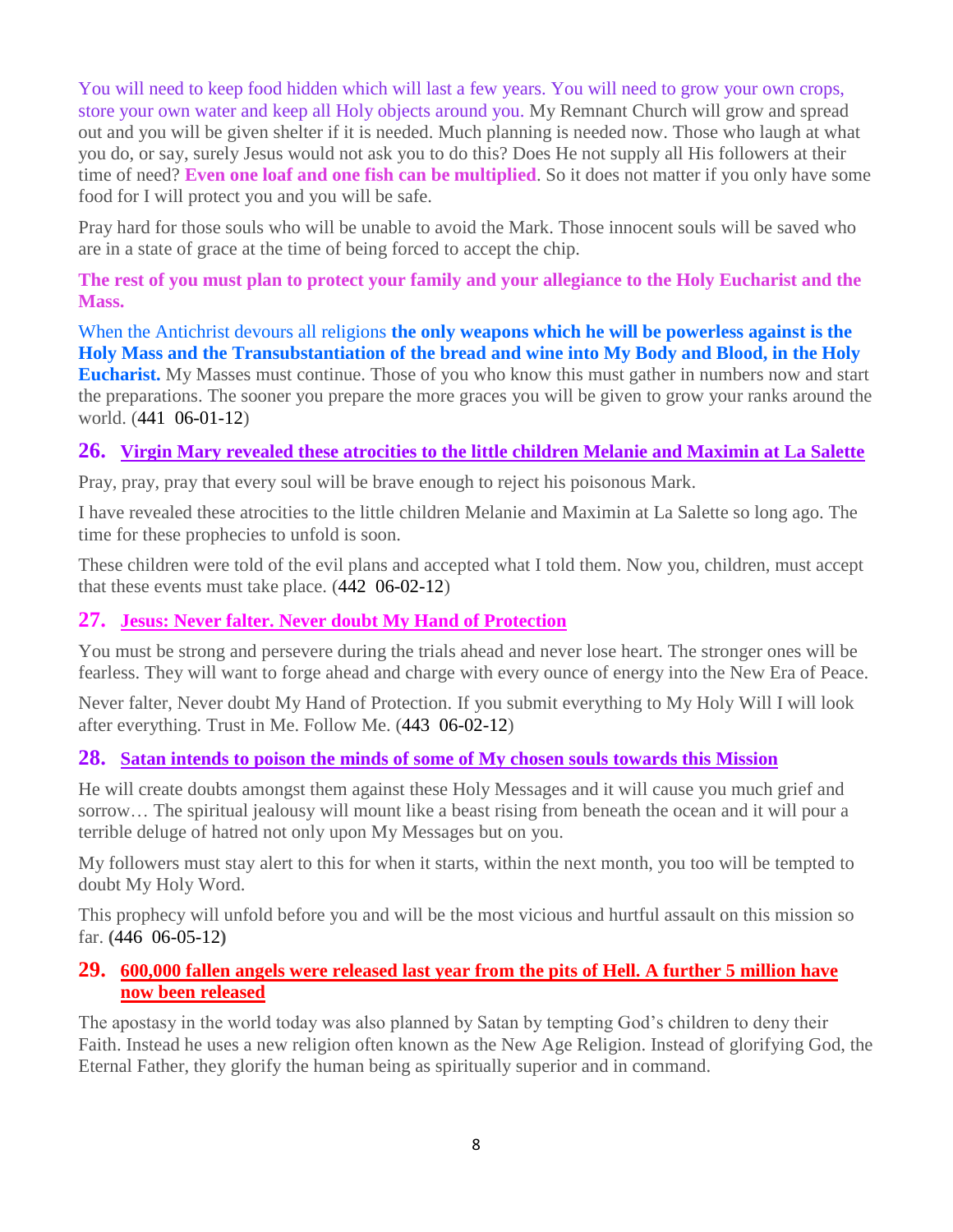**Like Lucifer who wanted to be not only like God, but who wanted to become God,** this rapidly evolving cult wants to convince God's children that they are in control of their own destiny, that all can be controlled through a false belief in a metaphysical world which does not exist.

Belief in false Gods such as the Buddha has harmed so many people and led them into a dark world, which seems to glitter on first inspection, but which fails to ignite pure love for one another.

Instead all these New Age religions amount to one thing, self-obsession and love of oneself at the expense of another.

600,000 fallen angels were released last year from the pits of Hell.

A further 5 million have now been released. The time for God's army in Heaven, to destroy Satan, has begun. The time for My Army on earth to gather arms has also begun. **(**448 06-07-12**)**

# **30. [The False Prophet will not only take over the Catholic Church,](http://www.thewarningsecondcoming.com/the-false-prophet-will-not-only-take-over-the-catholic-church-he-will-dictate-over-all-christian-churches/) he will dictate over all [Christian Churches](http://www.thewarningsecondcoming.com/the-false-prophet-will-not-only-take-over-the-catholic-church-he-will-dictate-over-all-christian-churches/)**

It is time to prepare. Soon you will be made to swallow a new religion which will be manmade. Soon you will be force-fed what will seem like the Holy Eucharist but it will not be My Body. It will become empty, barren and will yield no real life. The only Holy Eucharist that exists is the way in which My Presence is made known in the Holy Sacrifice of the Mass as it is now.

Never deviate from this even if you are forced to do so by the heathen who will take over My Christian Churches. They will desecrate My Churches and turn them into nothing more than places of entertainment and social outlets. **But it will not be I, Jesus Christ that the New Temple will be built upon. It will be a temple, to replace the Holy See, to honor the Beast. (**451 06-10-12**)**

# **31. [Remember this is a war which will be won by My Remnant Church on earth](http://www.thewarningsecondcoming.com/remember-this-is-a-war-which-will-be-won-by-my-remnant-church-on-earth/)**

My Remnant Church will gather quickly and grow through the world and prayer will knit them together as one Holy Church.

Come now, My followers, and allow me to lead you through the dense and thorny jungle into the Light of My New Kingdom on earth. Never fear My Hand as I now lead you fearlessly into the battle against the Antichrist. **Remember this is a war which will be won by My Remnant Church on earth.**

Also remember that the number of souls which can be salvaged will depend on the strength of your Faith, your generosity of spirit and your willingness to suffer in My Holy Name. **(**453 06-11-12**)**

# **32. [The test of an authentic prophet lies in the prayers given to them for humanity](http://www.thewarningsecondcoming.com/the-test-of-an-authentic-prophet-lies-in-the-prayers-given-to-them-for-humanity/)**

Then there are those who say they come in My Name but who wear the badge of the Beast. Wolves in sheep's clothing, they set out to snare the pure souls and stain them with the sin of deception.

These are the dangerous false prophets whose goal is to twist the truth of My Teachings in such a way that they do not appear noticeable.

Conversion spreads quickly by the Power of the Holy Spirit when messages come from Heaven and they cover all religions, all faiths to unite them as one. **(**454 06-12-12**)**

# **33. [A Pledge of allegiance to the Divine Will of God the Father](http://www.thewarningsecondcoming.com/pledge-of-allegiance-to-the-divine-will-of-god-the-father/)**

My dearly beloved daughter, just as My Eternal Father bequeathed **the Great Gift to humanity of His Seal** so, too, **must His children pledge their allegiance to His Divine Will.**

I ask all of God's children who will march forth in His army to help save the souls of all God's children, including hardened sinners, to take this pledge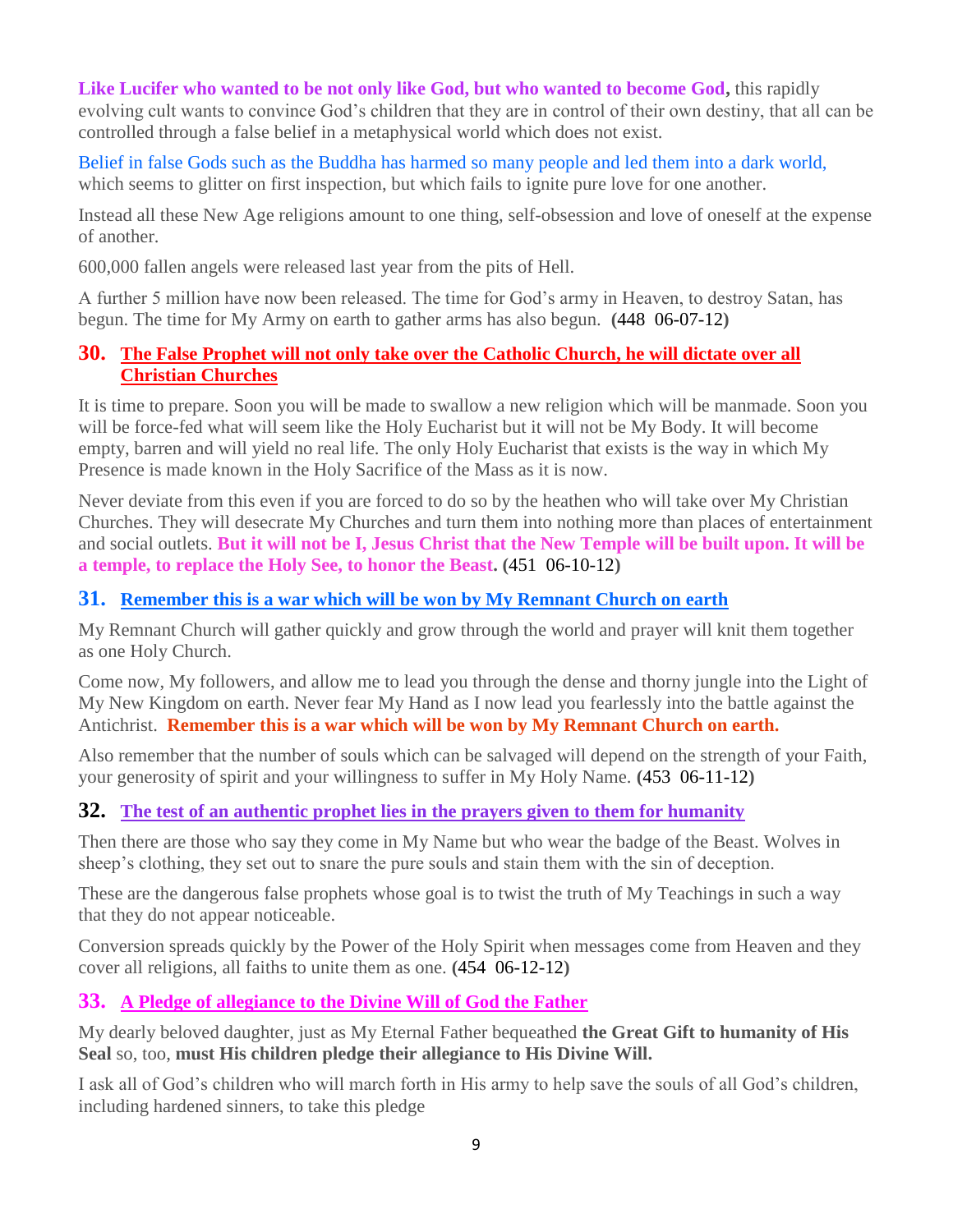## **Crusade Prayer (59) A Pledge of Allegiance to the Divine Will**

O God the Most High, O Heavenly Father, I pledge to You my firm allegiance to honor and obey You in all things united to Your Divine Will on earth. I, through the Sacred Blood of Your only beloved Son, the True Messiah, offer You my mind, my body and my soul on behalf of all souls, so that we can unite as one in Your Heavenly Kingdom to come, so that Your Divine Will is done on earth as it is in Heaven. Amen.

You must pledge your souls to My Heavenly Father as a token of your Faith and in memory of My Death on the Cross so that each of you will drink from the Cup of Salvation. (455 06-13-12)

# **34. [The Skies will be peeled back as if a roof has opened](http://www.thewarningsecondcoming.com/the-skies-will-be-peeled-back-as-if-a-roof-has-opened/)**

The earth will be shaken with such force that no man will escape My Eyes, My Spirit or My Gift. Many will tremble with fear because it will only be then that **many will become aware of their souls for the very first time.** They will know that their love of their bodies all the senses they seek to nurture is meaningless. They will see every part of the soul but won't be through their own eyes in which they will see it. They will look at their souls through My Eyes. **They will feel ill and nauseous as I do when I see the ugliness of their wretched wrongdoings.** They will see how rotten their behavior was towards others and the evil they did onto their fellow human beings, their brothers and sisters. Then they will see their love of self, the vanity and love of false idols and will know how this offends Me. For those whose sins are so black they will feel ill, in pain and will not be able to stand the horror what they have to see. They will need every strength to withstand the purification needed to enable them to survive and follow the path of the Truth.

It is important to understand that The Warning is just that. I come to warn God's children that their sins can and will be forgiven. (457 06-16-12)

# **35. [Their wicked plans also include a new global vaccination which will create disease all over the](http://www.thewarningsecondcoming.com/their-wicked-plans-also-include-a-new-global-vaccination-which-will-create-disease-all-over-the-world/)  [world](http://www.thewarningsecondcoming.com/their-wicked-plans-also-include-a-new-global-vaccination-which-will-create-disease-all-over-the-world/)**

My dearly beloved daughter, the plans of the Masonic groups to take over the world currencies are getting close to completion.

Their wicked plans also include a **new global vaccination** which will create disease all over the world to cause suffering on a scale never seen before. **Avoid any such sudden global vaccination announced, for it will kill you.**

They control banks, governments and are responsible for causing terror in the Middle East. They control much of the world's media and the truth of their wickedness is hidden behind so called humanitarian organizations.

Know that the hand of My Father will fall so suddenly and swiftly on those nations who protect such evil leaders. **They will be struck with Tsunamis and earthquakes of such a magnitude that they will be wiped out.** Those who believe that they are so powerful will see **fire falling from the skies just before My Second Coming**. The seas will become lakes of fire and they will find it hard to hide from the hand of punishment poured out upon those wicked souls who will refuse My Cup.

Many of these groups, including leaders of banks, governments, heads of large businesses all of them interlinked, and **working together to make paupers out of ordinary people**, will convert after The Warning. So this is good.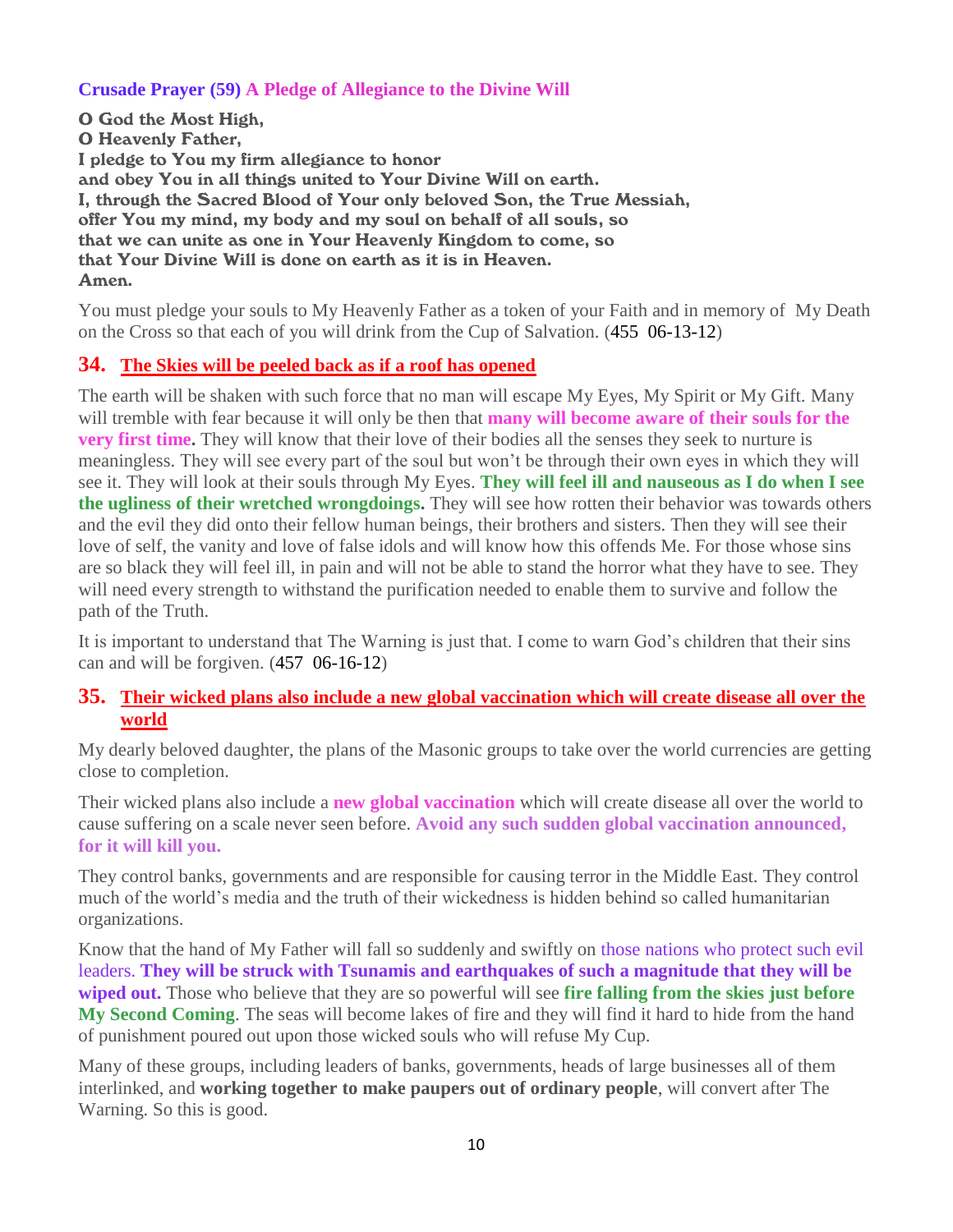#### **You must pray to stop the genocide they plan, worse than what Hitler did in World War 2.**

This group, the largest in number since their formation in the middle ages, are Satan's army. They will be led by the Antichrist. They have been planning to bring about their control of banks for decades. They have been planning the introduction of the **Mark of the Beast, a chip which every man and woman will be forced to have implanted** in their bodies to access food, for fifteen years. Here is **Crusade Prayer (61) to avert One World Control**. **(See the** *Crusade Prayers Book***).** (458 06-17-12)

#### **36. [Virgin Mary: I can, with my Son, give you the graces and the circle of protection which no](http://www.thewarningsecondcoming.com/virgin-mary-i-can-with-my-son-give-you-the-graces-and-the-circle-of-protection-which-no-fallen-angel-can-penetrate/)  [fallen angel can penetrate](http://www.thewarningsecondcoming.com/virgin-mary-i-can-with-my-son-give-you-the-graces-and-the-circle-of-protection-which-no-fallen-angel-can-penetrate/)**

**Satan cannot harm or attack all those who say my Holy Rosary every day**. **By reciting three or more Rosaries you can extend this protection for others.** If even a hundred people could do this they could save their nation from the contamination spread by the evil one. You must gather together, children, and pray to protect yourselves. (460 06-20-12)

#### **37. [Man did not evolve from animals but that is what those, who do not believe in God, would](http://www.thewarningsecondcoming.com/man-did-not-evolve-from-animals-but-that-is-what-those-who-do-not-believe-in-god-would-have-you-believe/)  [have you believe](http://www.thewarningsecondcoming.com/man-did-not-evolve-from-animals-but-that-is-what-those-who-do-not-believe-in-god-would-have-you-believe/)**

Evolution theories, which claim that man came from animals, is a lie. They can never be proved. Satan, his fallen angels and every devil which springs from the enemy of God, has convinced man of this terrible lie.

**Scientists declare that man evolved from animal but they are being deceived.** Science is flawed when it attempts to declare the truth about the creation of the universe… No man understands the miracle of Divine Creation. If man believes he knows all the answers about the origins of humanity, based on human reasoning, then he deceives not only other poor souls, but himself… Atheism is the biggest religion in the world and those who have devoted their lives to this deceit are lost for eternity. **(**462 06-21-12**)**

## **38. [When you spread hatred about Prophets sent from Heaven,](http://www.thewarningsecondcoming.com/when-you-spread-hatred-about-prophets-sent-from-heaven-you-are-guilty-of-a-sin-which-has-enormous-consequences/) you are guilty of a sin which has [enormous consequences](http://www.thewarningsecondcoming.com/when-you-spread-hatred-about-prophets-sent-from-heaven-you-are-guilty-of-a-sin-which-has-enormous-consequences/)**

**When you spread hatred about the Prophets sent from Heaven, you are guilty of a sin which has enormous consequences. Because by doing so, you not only proclaim a lie, you obstruct the Word of God.**

## *Message for the Clergy:*

When you publicly denounce My Messages and prevent Me, your Jesus, in this Mission for saving souls, you commit the greatest sin of all. **Many of My sacred servants will side with the persecutors of My Church. The seduction has already begun.** You are being prepared by the Deceiver to reject Me and your pride prevents you from seeing this. Listen to My Word before you condemn my Prophets. Never denounce any of my messages without praying for discernment. Even then you must be careful that you do not deny God's children the gift of the graces I now bestow on those poor souls who are starved of the Truth of My Teachings.

To those who openly reject My Word, given to this Prophet, know that you will beg me for forgiveness when the Truth is revealed. By then, for those who are responsible for turning souls away from My Word, it will be too late… **Those souls lost to me, because of your wicked tongue, will have no eternal life.** Reject My Word now, or denounce my message for having errors, and you will be cast aside. You are not fit to lead my flock. (464 06-24-12)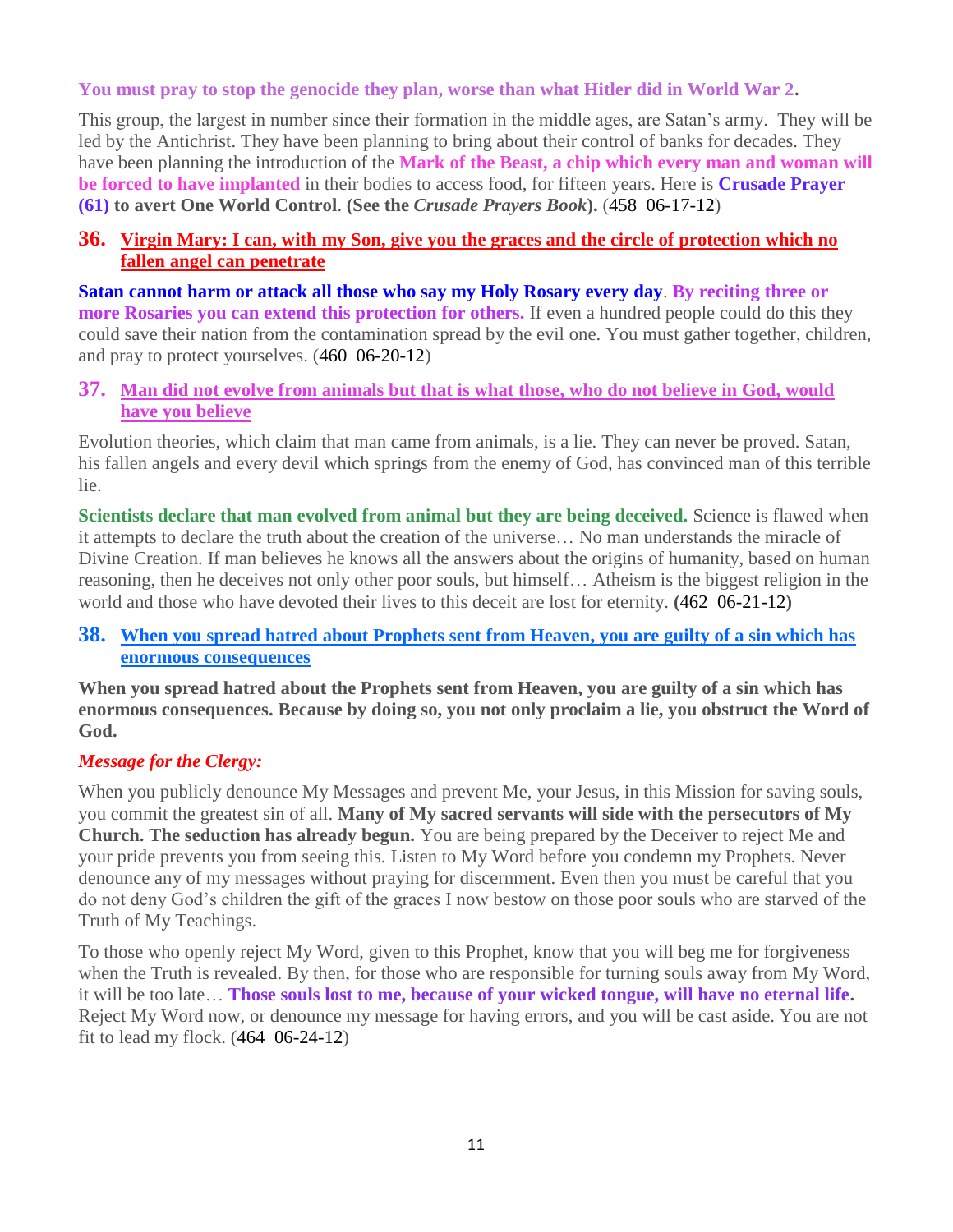# **39. [New Paradise: You will be made of a pure body, incorruptible, free from disease, physical](http://www.thewarningsecondcoming.com/new-paradise-you-will-be-made-of-a-pure-body-incorruptible-free-from-disease-physical-death-and-ageing/)  [death and ageing](http://www.thewarningsecondcoming.com/new-paradise-you-will-be-made-of-a-pure-body-incorruptible-free-from-disease-physical-death-and-ageing/)**

**You will be made of a pure body, incorruptible, free from disease, physical death and ageing…** You all will have your own dwelling with grass, trees, mountains, rivers, streams and flowers surrounding you in all their glorious beauty.

Animals will be tame and live in peace and in harmony with all of God's children**.** You see your children marry, have children and the miracle of families, risen from the dead, will be witnessed by all. You will be reunited with your loves ones who passed away in this life and went to Heaven. You will have nations, twelve in total, all signified by the twelve stars in the crown on My Mother's Immaculate head, all of which will be governed by Me with My Apostles and Prophets. This is My Kingdom, promised by My Father since He created Paradise on Earth. Anyone who rejects it will perish. (466 06-26-12)

# **40. [God the Father: I reveal My future plans for the New Heavens and the New Earth](http://www.thewarningsecondcoming.com/god-the-father-i-reveal-my-future-plans-for-the-new-heavens-and-the-new-earth/)**

When they merge into one glorious Paradise there will be twelve nations. These nations will consist of some nations in the world who have shown allegiance to Me, God the Father, My Son Jesus Christ and the Mother of God, Queen of Heaven. Those scattered will be brought together to join those other nations as one, united as one Holy Family. **My Twelve nations are signified in the twelve stars on the woman in the Book of Revelation.**

The woman is the Mother of God and she wears the twelve stars to signify two things. The twelve apostles helped My Son to set up His Church on Earth. The twelve specially chosen nations will form the one true Apostolic Church on the New Earth when Heaven and Earth merge as one in My New Glorious Paradise. Its beauty and splendor is beyond your human capacity to envisage. **(**(467 06-27-12)

#### **41. [The Sacraments of the Holy Confession, Baptism, Marriage and the Holy Eucharist must be](http://www.thewarningsecondcoming.com/the-sacraments-of-the-holy-confession-baptism-marriage-and-the-holy-eucharist-must-be-preserved/)  [preserved](http://www.thewarningsecondcoming.com/the-sacraments-of-the-holy-confession-baptism-marriage-and-the-holy-eucharist-must-be-preserved/)**

The Doctrines of My Church, just as My teachings on earth were torn asunder by those Pharisees and those who thought they knew the Word of My Father more than I did, will soon be thrown asunder.

All that is the Truth will never be changed, for if it is, you will be forced to swallow a lie.

For once the enemy attacks My Church, you must join together and ensure that the Gospels are spread to the ends of the earth… **The Sacraments of the Holy Confession, Baptism, Marriage and the Holy Eucharist must be preserved.** Even these will be made difficult to access.

My sacred servants who love Me must begin preparation now. Very soon you will be forbidden to offer such Gifts to God's children. (470 07-01-12)

# **42. [The worst suffering of all is the spiritual emptiness where you cannot feel one ounce of love for](http://www.thewarningsecondcoming.com/the-worst-suffering-of-all-is-the-spiritual-emptiness-where-you-cannot-feel-one-ounce-of-love-for-me-your-jesus/)  [Me, your Jesus](http://www.thewarningsecondcoming.com/the-worst-suffering-of-all-is-the-spiritual-emptiness-where-you-cannot-feel-one-ounce-of-love-for-me-your-jesus/)**

This is a form of spiritual abandonment where I seem to be so far away that you can no longer reach out to Me.

What you do not know is this. **This is a Gift, a grace from Me. It raises you up in My Eyes and the trials and sufferings you endure is allowed by Me because of your generous and pure love to save blackened souls.** Only those with pure humble hearts, with no personal regard for themselves, when they place Me before all that is of this earth, can endure My pain. Such souls are chosen carefully by Me and will work with Me, through their gift of suffering, to help Me in My Plan of Salvation.

Trust in Me when you feel a longing for Me, which cannot be satisfied or quenched, no matter how hard you try to communicate with Me. Know when this happens that I am much closer than you realize. Know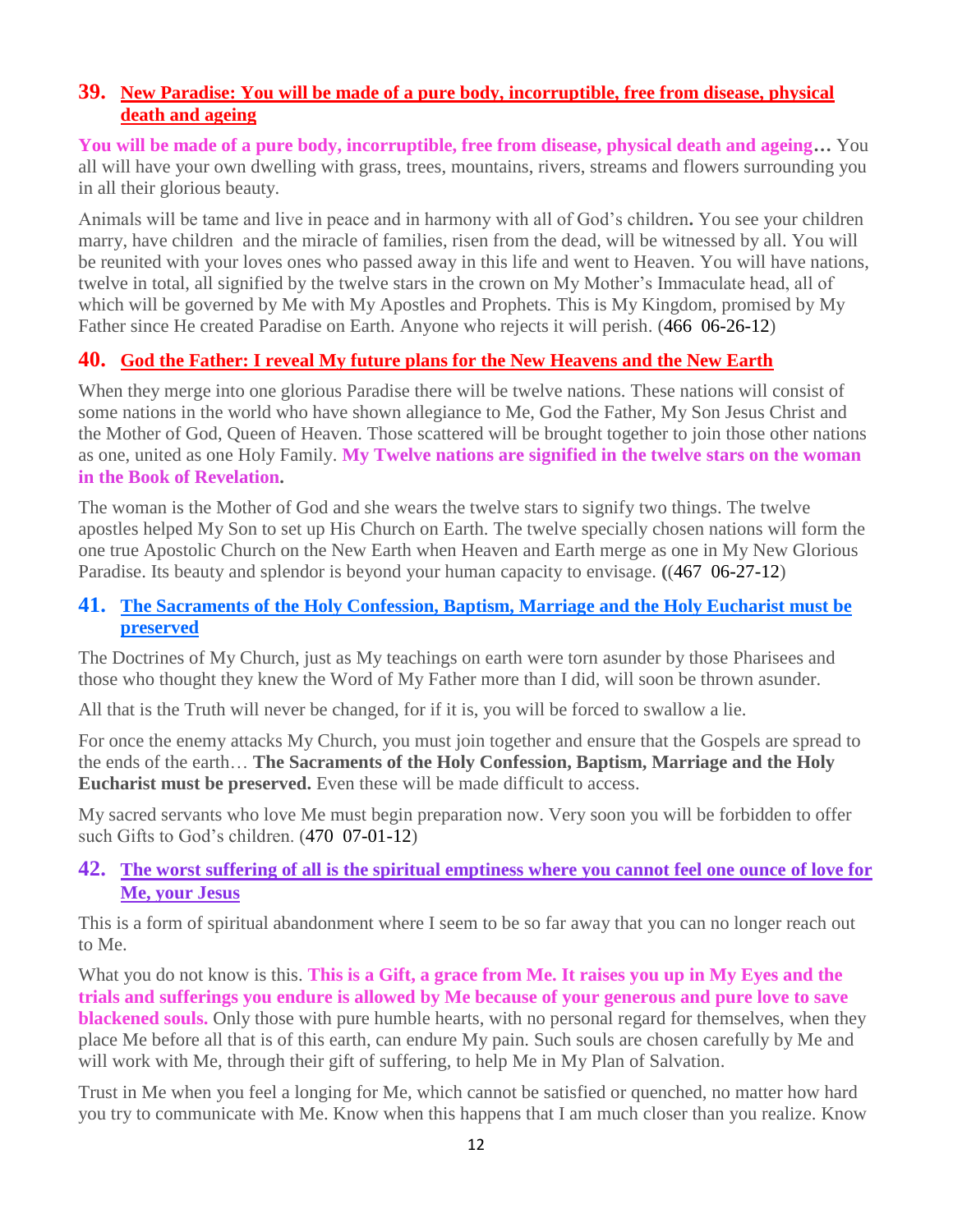that it is at these times that I elevate you to become a true soldier, a true fighter in My battle to save souls. (472 07-03-12)

# **43. [One third of the earth will be destroyed as the angels pour fire from the four corners of the](http://www.thewarningsecondcoming.com/one-third-of-the-earth-will-be-destroyed-as-the-angels-pour-fire-from-the-four-corners-of-the-heavens/)  [Heavens](http://www.thewarningsecondcoming.com/one-third-of-the-earth-will-be-destroyed-as-the-angels-pour-fire-from-the-four-corners-of-the-heavens/)**

Know now that changes have already begun as prophesied where the crops will no longer yield their fruit as before and when the seasons will no longer be the same. These changes are by the Hand of My Eternal Father as He brings in new laws of the earth which no man will fail to notice. Nothing in the world governed by the laws of nature will remain as they once did. The seas will rise, the waters will pour, the earth will shake and the soil will become barren.

**My Father will impose a great chastisement to stop the spread of sin which is a source of great sorrow for Him.** Those nations which defy His Laws will suffer much. They will soon understand that their sins will no longer be tolerated and they will be punished. Their punishment is to prevent them from infesting other souls and unless they change their wicked ways they will be forced to do so through divine intervention.

**Leaders who follow the Anti-Christ will not escape the Eye of My Father and they will be destroyed. My Father punishes those who lead wicked governments now in order to salvage His children from their wicked grasp.** He will not stand back and watch as these leaders, who follow the Anti-Christ who remains hidden at this time, destroy His children. One third of the earth will be destroyed as the angels pour fire from the four corners of the Heavens.

# **The Seal of the Living God will protect each and every one of you.**

It is because of the love My Father has for all of His children that he must chastise them for if He doesn't, they will march forward, unwittingly, towards the gates of Hell. (475 07-06-12)

## **44. [Be warned. The New World Religion will seem, on the outside,](http://www.thewarningsecondcoming.com/be-warned-the-new-world-religion-will-seem-on-the-outside-a-good-and-holy-organisation-full-of-love-and-compassion/) a good and holy organization [full of love and compassion](http://www.thewarningsecondcoming.com/be-warned-the-new-world-religion-will-seem-on-the-outside-a-good-and-holy-organisation-full-of-love-and-compassion/)**

## This is the time for the great separation of My Church into two camps.

On the one side you will have My beloved loyal sacred servants who follow My teachings and who never deviate from them. On the other side there are those priests and other leaders in My Christian Churches who are influenced by modern life and who will desecrate My Laws.

No, they will facilitate acts of abomination to be committed in My Father's Churches and all in the name of civil rights and tolerance. Soon they will abolish the Sacraments to suit all. In their place there will be held celebration parties and other forms of entertainment. This will become a New World Church which will boast an impressive building in Rome but which will not honor God.

## It will be built with secret satanic symbols for all to see and it will idolize the Beast. This will be built under the dictatorship of the Antichrist who will enter the world stage shortly as the man of peace.

My sacred servants who remain loyal to me will have to hold secret Masses or face imprisonment. They will gather in force and, filled with the Holy Spirit, they will continue to feed God's children with the Food of Life. **They must ensure that all those they lead are offered the protection of the Seal of the Living God. (**477 07-08-12**)**

# **45. [The Warning for many will be a frightening event, when it will seem like the world has come](http://www.thewarningsecondcoming.com/the-warning-for-many-will-be-a-frightening-event-when-it-will-seem-like-the-world-has-come-to-an-end/)  [to an end](http://www.thewarningsecondcoming.com/the-warning-for-many-will-be-a-frightening-event-when-it-will-seem-like-the-world-has-come-to-an-end/)**

Many will witness what will seem to be a catastrophic occurrence when two comets will appear to collide and explode close to the earth's surface… The flames of fire will seem as if a volcano has erupted in the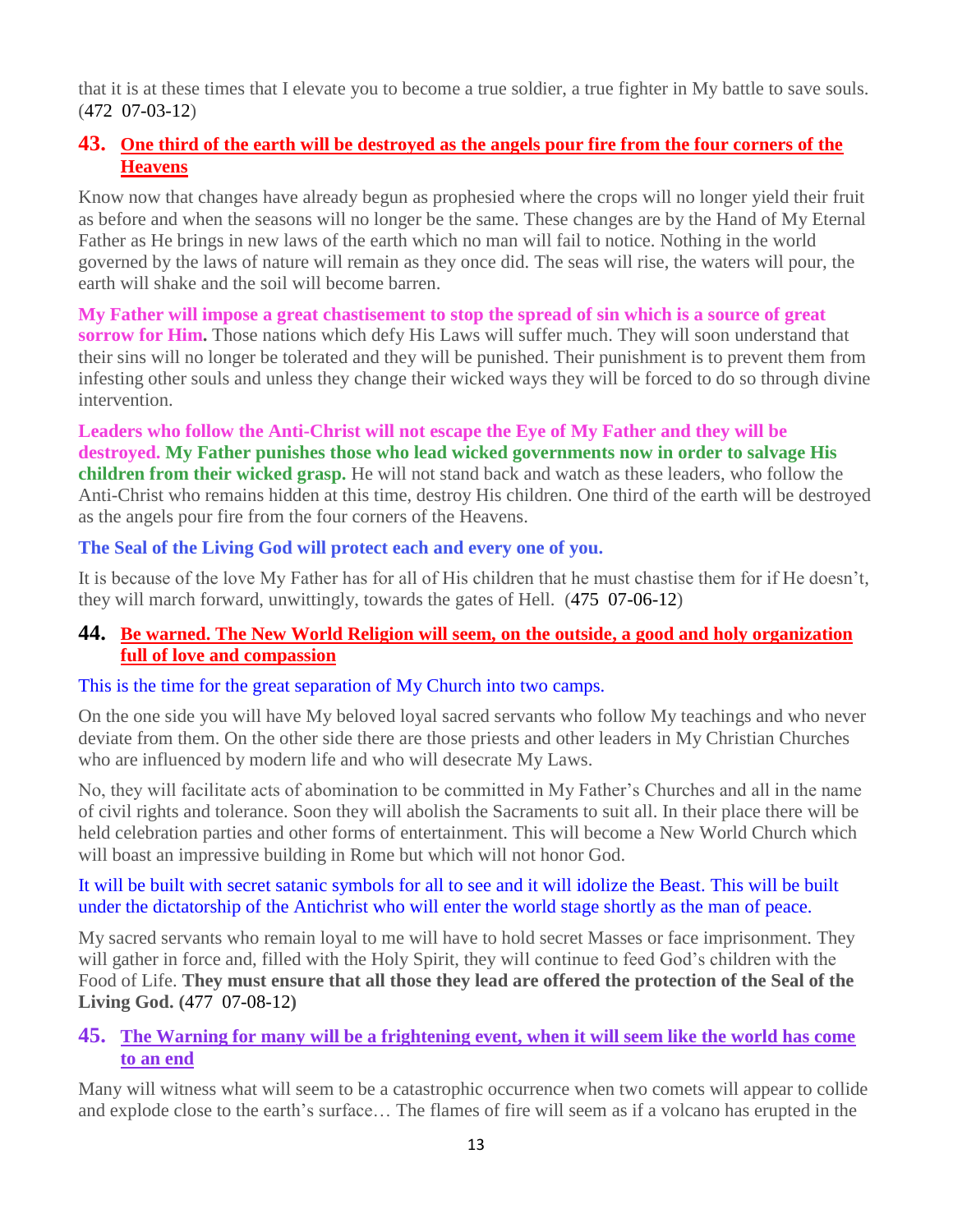skies and many will be fearful. The rays of red fire are the Rays of My Blood, the Rays of My Mercy, given to all of you as a gift of such magnitude that no man will be able to comprehend what is happening.

Many will feel a fire burning through their bodies as if the heat of the sun is overpowering them. Inside they will feel a burning heat, until the sense of realization enables them to witness the spectacle of their souls… Many will feel the earth shake as if there is an earthquake. The ground will shake, groan and many will fall down clutching whatever they can for shelter. Yet the ground will not open up and swallow them. For this is not a physical earthquake but a supernatural one.

Before this happens the weather patterns will erupt.

**My Cross will appear after the explosion in the skies…** Many will weep bitter tears of remorse and sadness and will endure the pain of humiliation because of their sins. Others will scream and curse because they will not be able to withstand the illumination, a divine sign, because of the darkness of their souls and they will resist the light of My Mercy. They will howl with the pain of the fires of Hell as My Sign of Mercy will show them the fate which awaits them, unless they repent and change their ways.

Those good souls who love Me will also suffer for many of them will be also be stained with sin but they will receive instant Absolution. They too, will be humbled, when their sin of pride is shown to them. (480) 07-12-12)

## **46. [After the world war will come the famine and then the plagues. Yet, prayer can mitigate the](http://www.thewarningsecondcoming.com/after-the-world-war-will-come-the-famine-and-then-the-plagues-yet-prayer-can-mitigate-the-chastisement/)  [chastisement](http://www.thewarningsecondcoming.com/after-the-world-war-will-come-the-famine-and-then-the-plagues-yet-prayer-can-mitigate-the-chastisement/)**

Pray hard so that the War, and the chastisement which will follow it, can be diluted and averted. Only the faith of humanity and allegiance to Me, your Divine Savior, can achieve this. (481 07-13-12)

# **47. [It is not enough to believe in the Father,](http://www.thewarningsecondcoming.com/it-is-not-enough-to-believe-in-the-father-for-those-who-reject-his-son-reject-salvation/) for those who reject His Son, reject salvation**

Eternal life was only made possible by My Death on the Cross… Only through Me can you be accepted by My Father.

Any man, or follower of Me, Jesus Christ, who cannot accept that I wish to communicate the Holy Word of God to all religions is not a true Christian. **(**483 07-14-12**)**

# **48. [Virgin Mary: My Son's Church on earth will not listen this time, yet they know how my Son](http://www.thewarningsecondcoming.com/my-sons-church-on-earth-will-not-listen-this-time-yet-they-know-how-my-son-was-treated-the-first-time/)  [was treated the first time](http://www.thewarningsecondcoming.com/my-sons-church-on-earth-will-not-listen-this-time-yet-they-know-how-my-son-was-treated-the-first-time/)**

He was treated with contempt and looked down upon by those who were in charge of the temples and the synagogues… They denied Him for they thought that the Messiah would be majestic, proud and would command attention in the highest echelons of the Church. My Son could not get those in charge of the Church at the time to listen to Him. Their pride prevented them from listening to the Truth.

The same will happen now as my Son prepares the world for His Second Coming. This time His Holy Word, given to you the end time Prophet, will not be accepted in my Son's Church on earth. My Son's Church turns a deaf ear to the gift of prophecy. They deny prophecy because they do not want to listen.

Although my Son's teachings have never changed, they will find fault with His Holy Word given to them now. They will declare these messages to be in contradiction to the Word of God.

You must, children, always remember that my Son could never contradict His Church on Earth for He is the Church. The Truth is still as it always was. You must follow the Word of God for my Son's voice is being cast aside and ignored just as it was the first time. (484 07-15-12)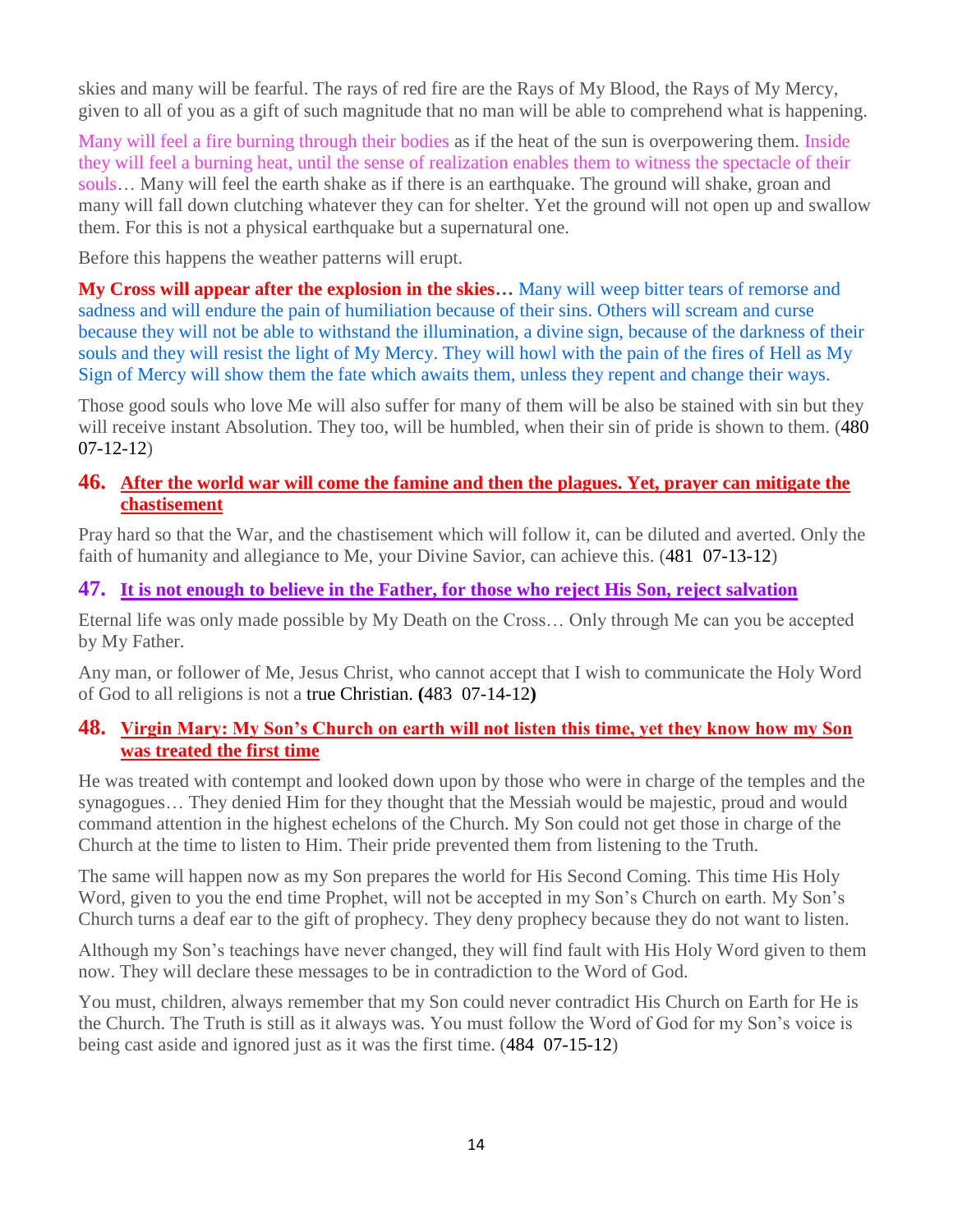# **49. [God the Father: I will wipe out their false churches, their wicked cults, their false idols, their](http://www.thewarningsecondcoming.com/god-the-father-i-will-wipe-out-their-false-churches-their-wicked-cults-their-false-idols-their-cities-and-their-nations/)  [cities and their nations](http://www.thewarningsecondcoming.com/god-the-father-i-will-wipe-out-their-false-churches-their-wicked-cults-their-false-idols-their-cities-and-their-nations/) if they continue to reject the Hand that feeds them. (**485 07-15-12**)**

# **50. [The time is near for the persecution of My Beloved Vicar, Pope Benedict XVI,](http://www.thewarningsecondcoming.com/the-time-is-near-for-the-persecution-of-my-beloved-vicar-pope-benedict-xvi-to-reach-its-pinnacle/) to reach its [pinnacle](http://www.thewarningsecondcoming.com/the-time-is-near-for-the-persecution-of-my-beloved-vicar-pope-benedict-xvi-to-reach-its-pinnacle/)**

For the time is near for the persecution of My Beloved Vicar, Pope Benedict XVI to reach its pinnacle. **Very soon he will be forced to flee the Vatican.** Then the time will come when My Church will divide, one side against the other. (486 07-16-12)

# **51. [Once The Warning takes place there will be much confusion](http://www.thewarningsecondcoming.com/once-the-warning-takes-place-there-will-be-much-confusion/)**

People, everywhere, will be humbled in a way which is out of character… Many will be too distressed to go back to their place of work immediately. People in powerful positions, in governments, will question their laws… Those murderers and criminals amongst your communities will feel a terrible sorrow and despair but many will atone for their sins.

My priests and My other sacred servants will immediately know that these messages come from My Divine Lips. Then they will rise and follow My loyal followers to help Me prepare the world for My Second Coming. Some among them will know that it is I who speaks to them but will lack the courage to openly proclaim My most Holy Word. In time they will be given the graces to uphold My Sacraments when they realize that they are to be desecrated. Then they will be given the proof of these prophecies. (488 07-17-12)

# **52. [My arms were pulled out of their sockets during My Crucifixion and, as such, the image on](http://www.thewarningsecondcoming.com/my-arms-were-pulled-out-of-their-sockets-during-my-crucifixion-and-as-such-the-image-on-the-turin-shroud-shows-this/)  [the Turin Shroud shows this](http://www.thewarningsecondcoming.com/my-arms-were-pulled-out-of-their-sockets-during-my-crucifixion-and-as-such-the-image-on-the-turin-shroud-shows-this/)**

My dearly beloved daughter, a great plan, to deceive God's children, is being plotted to destroy evidence of My existence. Soon many will come forth, masquerading as holy devout servants of Mine, to try and destroy belief in Me, your beloved Jesus.

## **They will start by questioning My birth, My Mother's purity and My Resurrection from the dead.**

They will demonize all of these things as being false and will present, what they call the proof, to ensure that as many Christians as possible will become doubtful about My Life on earth. They will create lies about My Crucifixion and make claims about My moral character. Then they will try to prove that the Resurrection never took place. All lies, they will say, so desperate are they to wipe out all traces of Me.

Then they will try to deprive all of those who convert during The Warning of the Holy Sacraments and the Holy Bible. **They will ban the Bible from most places.**

## Love of oneself will be the underlying message.

Infiltrating so many nations the New World Religion will be condoned by many Governments. They will ruthlessly stamp out Christian Laws. They will then create laws to ban all religions, especially Christianity. They will impose penalties on those who do not respond to their demands.

Communism will be at the root of all this evil. It is not that Communism promotes Atheism. It will be because it will promote hatred of God. Russia and China will be in power in many nations, starting with Europe. The European Union, the Beast with the ten horns, will be devoured by the Second Beast, more ruthless and more powerful. Then Communism will take root before it spreads everywhere.

This period will not last long. It will be short. **(**490 07-19-12**)**

# **53. [The world will soon be presented with the most deceitful lie which is impossible for mankind](http://www.thewarningsecondcoming.com/the-world-will-soon-be-presented-with-the-most-deceitful-lie-which-is-impossible-for-mankind-to-grasp-at-this-stage/)  [to grasp at this stage](http://www.thewarningsecondcoming.com/the-world-will-soon-be-presented-with-the-most-deceitful-lie-which-is-impossible-for-mankind-to-grasp-at-this-stage/)**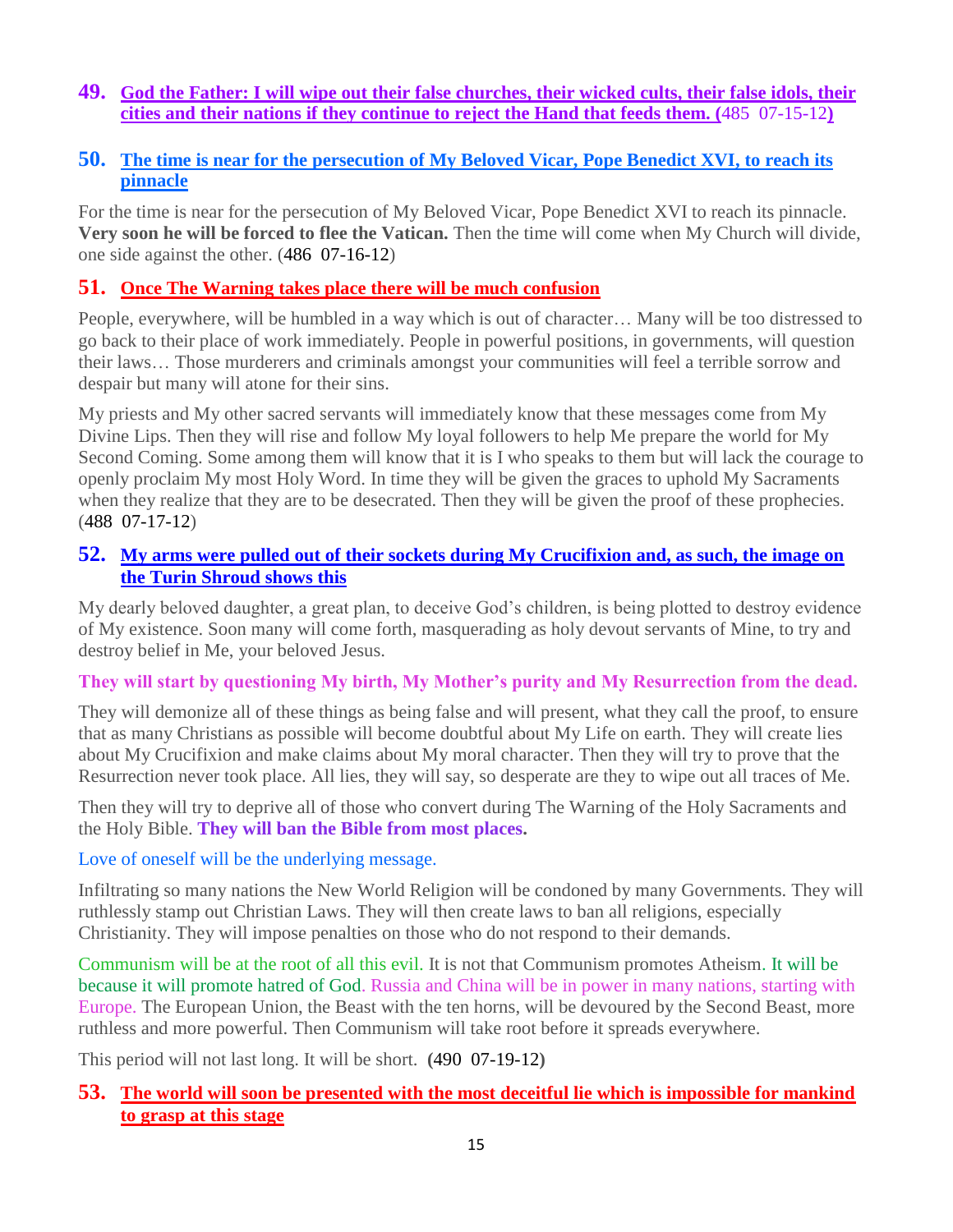My dearly beloved daughter, the three and a half years remaining in the Tribulation period commences in December 2012.

This is the period **when the Antichrist will emerge as a military hero**. His soul has been given over to Satan who possesses every part of him. The powers he will possess means, that in time he, will be seen not just as the man of peace but people will think he is I, Jesus Christ, the Savior of Mankind. They will also, in time, believe that the Antichrist has been sent to herald The Second Coming.

So many poor souls will, therefore, willingly accept his mark, the Mark of the Beast. For he is the Beast in every way because of the way in which Satan will manifest himself in his body. He will perform miracles in the sky. He will heal people.

## **He will be head of the New World Religion and he, and the False Prophet, who will head up the shell of the Catholic Church on earth will work closely to deceive all of God's children.**

The world will soon be presented with the most deceitful lie which is impossible for mankind to grasp at this stage. For those of you who are being given the Book of Truth, these My Holy messages to the warn humanity of these things, know this. So sophisticated will their plan be, that many will be fooled by the loving humane exterior which they will present to the world of their wicked plan.

The Antichrist and the False Prophet, between them, are already finishing planning their wicked reign and the first thing they will bring about will be the **escalation of the war in the Middle East**. The Antichrist will be the main man pulling the strings in the background. **Then he will come forth and be seen to broker a peace plan**.

#### **It will be then when the world will fall under his spell.**

Meanwhile the False Prophet will seize power within the Catholic Church. Very soon it will be sucked into the New World Religion, a front for satanic worship. Worship of self will be the fundamental aim of this abomination and the introduction of laws, which amount to two things. The abolition of the sacraments and the abolition of sin. The Sacraments will only truly be available from those priests and other Christian Clergy who remain loyal to Me. They will offer these Sacraments in special refuge churches.

#### **The abolition of sin will be introduced through the introduction of laws which will be seen to endorse tolerance**. They include abortion, euthanasia and same sex marriages. Churches will be forced to allow same sex marriages and priests will be forced to bless them in My Eyes.

During this time they will continue to say their own version of the Holy Mass. Their offering of the Holy Eucharist, when they will desecrate the Host, will be held in Catholic churches. My Presence will not only be missing in such Masses but it will be missing in the very churches where they dishonor Me.

All of these matters will be very frightening for My followers. You will no longer be able to benefit from the Sacraments except from the priests in My Remnant Church on earth. This is why I give you Gifts now, such as the Plenary Indulgence, for the absolution of your sins. It is not meant to replace the Act of Confession for Catholics. It will be a way in which you can remain in a state of grace. (491 07-20-12)

## **54. [The Love of God will shine down on all those who ask My Father to stop the Antichrist from](http://www.thewarningsecondcoming.com/the-love-of-god-will-shine-down-on-all-those-who-ask-my-father-to-stop-the-antichrist-from-inflicting-terrible-suffering-on-humanity/)  [inflicting terrible suffering on humanity](http://www.thewarningsecondcoming.com/the-love-of-god-will-shine-down-on-all-those-who-ask-my-father-to-stop-the-antichrist-from-inflicting-terrible-suffering-on-humanity/)**

My dearly beloved daughter, for those among you, My followers, who worry about the times ahead you must know that all power lies in the Hands of My Eternal Father.

## **His only wish is to save all of His children from the clutches of the Beast. Sadly the Beast, Satan, is dismissed by those non-believers as being a figment of the imagination.** He and his army of demons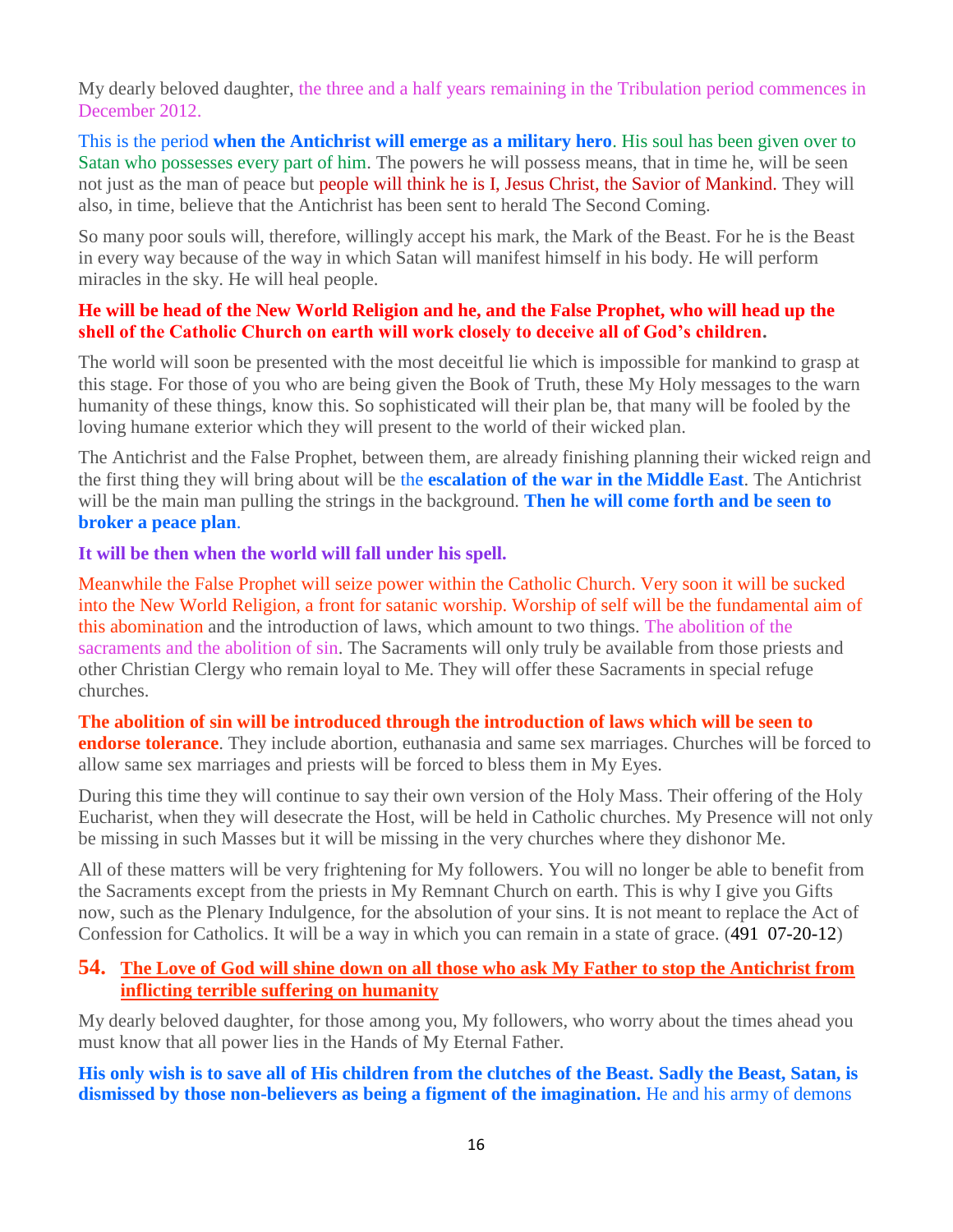are everywhere, prompting God's children to sin in their thoughts, actions and deeds every second of the day.

My Father not only wants to save the souls of every single one of His children, He wants to protect them from the persecution of the Antichrist. **The power to avert, dilute and mitigate these trials lies in your hands, My followers.** Your prayers can alleviate much of this suffering which is being planned by Satan's army in the years ahead. Those who convert back to the ways of the Lord, God the Most High, will be given the graces to help stop much of this ugly and evil plan which is being prepared by this wicked group against their fellow brothers and sisters.

The Love of God will shine down on all those who ask My Father to stop the Antichrist from inflicting terrible suffering on humanity.

**You must pray hard that he is cut down along with the False Prophet quickly.** You, My followers, will be given special Crusade prayer litanies to break down and weaken his power. These must be said daily after The Warning and, ideally, during Adoration of the Holy Eucharist. These litanies, designed to destroy the Antichrist and his army, will be a powerful force and if enough souls join in these prayers they will be instrumental in disrupting much of the plans being perpetrated by the Antichrist and the False Prophet. **(**492 07-21-12**)**

# **55. [You will win this battle for souls and it will not take long before the New World, without end,](http://www.thewarningsecondcoming.com/you-will-win-this-battle-for-souls-and-it-will-not-take-long-before-the-new-world-without-end-will-emerge/)  [will emerge](http://www.thewarningsecondcoming.com/you-will-win-this-battle-for-souls-and-it-will-not-take-long-before-the-new-world-without-end-will-emerge/)**

The unrest in the world will escalate quickly and not only will wars emerge but the global bank will try to seize control over much of the world's currencies. Chaos will prevail and ecological disasters will rise as the Hand of My Father falls to punish humanity for their weakness and slavery to sin.

My followers your prayers have staved off many calamities which would have destroyed cities and nations. You will win this battle for souls and it will not take long before the New World, without end, will emerge. **This is your future, the future of the world which you must strive for. Satan's days are almost over. (**493 07-22-12**)**

# **56. [Virgin Mary: As the Mother of Salvation, my last title from Heaven, let me help you](http://www.thewarningsecondcoming.com/virgin-mary-as-the-mother-of-salvation-my-last-title-from-heaven-let-me-help-you/)**

Children, these times are very difficult and confusing. I, your beloved Mother, offer you protection against Satan if you would only ask me.

I have been accorded the power to crush him. If you invoke my help I can ease your torment.

For those who have little faith and say, what does it matter, you must know the damage which Satan inflicts upon your soul. He is like a disease which is difficult to cure. Once it grips you it leads to other diseases even worse than the first so that one cure is not enough. He poisons the soul, the mind and the body so quickly that it is very difficult to disengage yourself.

Children, you do not realize how powerful and vindictive he is. Once he infests a soul, he will not leave it alone, so that the soul in question nearly loses his mind. **In some cases, these souls no longer control their own impulses.**

## **As the Mother of Salvation, my last title from Heaven, let me help you.**

You must say my Holy Rosary every day for protection and Satan will leave you and your loved ones alone. Children, the power of God is bequeathed to those who call on my Son, Jesus, to give you the strength to live through these times. It cannot be given to you unless you ask for it.

You must recite **Crusade Prayer (68)** in order **to seek protection from Satan**. **(See** the *Crusade Prayers Book***).** If you do not ask, you cannot receive these graces. (494 07-23-12)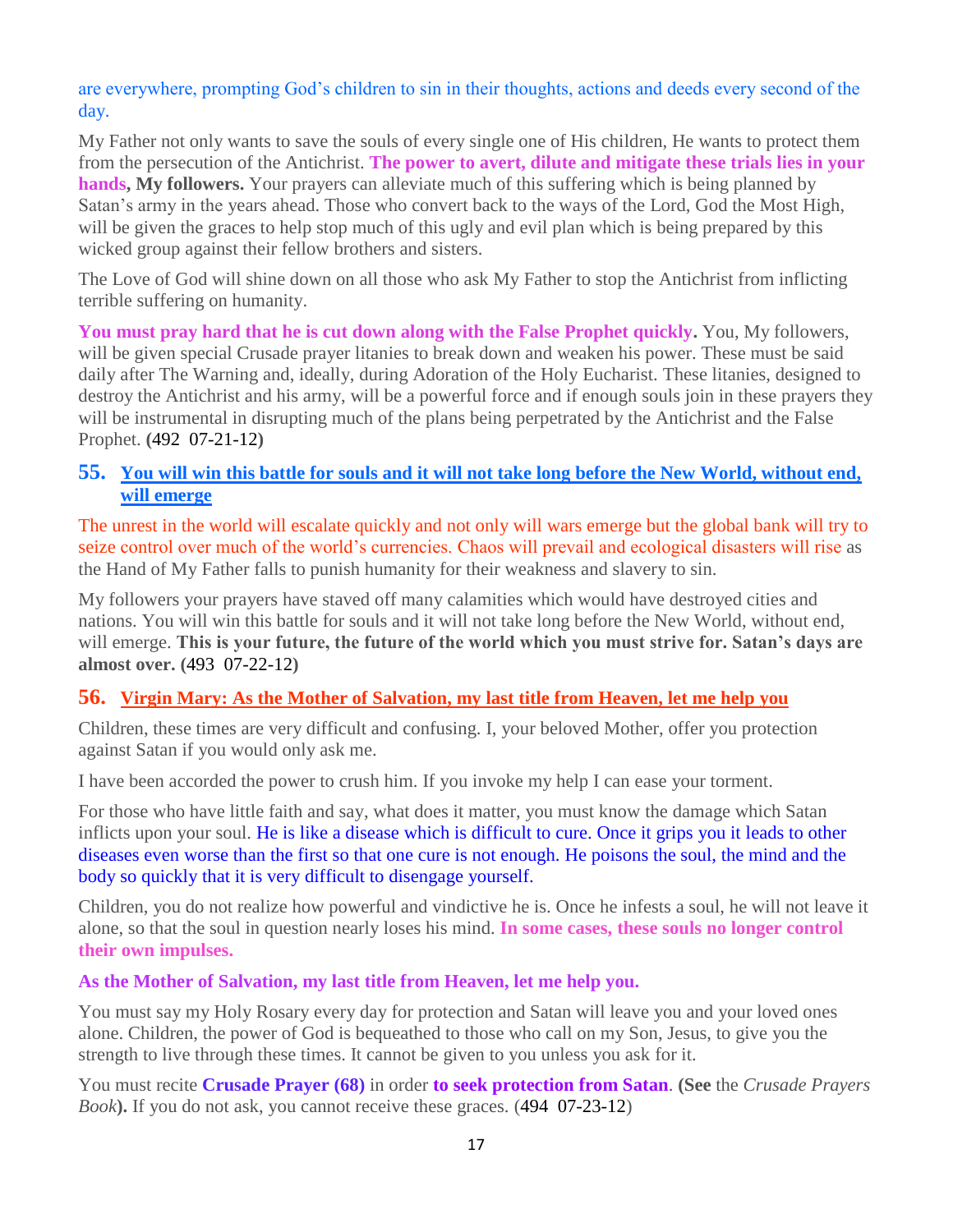# **57. [The prophecies given to John, and not revealed up to now, are being presented at this time to](http://www.thewarningsecondcoming.com/the-prophecies-given-to-john-and-not-revealed-up-to-now-are-being-presented-at-this-time-to-wake-up-the-world/)  [wake up the world](http://www.thewarningsecondcoming.com/the-prophecies-given-to-john-and-not-revealed-up-to-now-are-being-presented-at-this-time-to-wake-up-the-world/)**

You, My daughter, are the 7<sup>th</sup> Angel sent to prepare God's children to renew their faith so that they can be saved.

**As you reveal the secrets within the seven seals which I, Jesus the Lamb of God now open, you will infuriate many.** The wicked lies perpetrated by those who pretend to be servants of My Church will be exposed by the sound of your voice. Every vile act committed by Satan's followers who dare to declare themselves followers of Mine will be exposed. Every lie, laid bare, for all to see.

**The new false Church, created by the Antichrist, will be shown for what it is.** Every attempt made to deceive God's children will be turned upside down as the battle to save humanity intensifies.

No man will be excluded from the Truth. All will be shown the True Word as I prepare, once again, to save mankind from eternal damnation. **The prophecies given to John, and not revealed up to now, are being presented at this time to wake up the world.** The Gospels will once again, after so long, be spread throughout the world… Be assured that the spawn of Satan and his followers will do everything they can to block the Book of Truth from being given to the world through the love of God. They will be powerless against it, although it will not seem like that. (495 07-24-12)

# **58. [Love is a sign from God. No matter what religion or creed you follow,](http://www.thewarningsecondcoming.com/love-is-a-sign-from-god-no-matter-what-religion-or-creed-you-follow-love-can-only-come-from-god/) love can only come from [God](http://www.thewarningsecondcoming.com/love-is-a-sign-from-god-no-matter-what-religion-or-creed-you-follow-love-can-only-come-from-god/)**

God is love. Love comes from God. Where you find love, you instantly feel the presence of God ... It is only through love, especially for each other, that peace in the world can evolve. Without love, people would die and become barren… The whole of creation was founded through the love of My Father. His Love floods the Heavens and the earth and is intensely powerful… Love is a sign from God. No matter what religion or creed you follow love can only come from God. **It is the light present in every soul, even those who are hardened sinners, for God does not extinguish his light ever.** Grasp it. Embrace it. Cling on to love for it will lead you to Him. Love will save you from the dark. (496 07-25-12)

## **59. [The pact with Satan is almost over and two events must soon take place](http://www.thewarningsecondcoming.com/the-pact-with-satan-is-almost-over-and-two-events-must-soon-take-place-2/)**

# **My Second Coming is the fulfillment of a New Covenant.**

The pact with Satan is almost over and two events must soon take place.

The redemption of the human race will occur during The Warning. From then onwards people, including those who are ignorant of the existence of God, will embrace the Truth.

Others who will respond slowly to this great miracle, when the proof will be presented to them, will convert in time. They too will seek forgiveness for their sinful lives.

**Then comes the final stage, the sanctification –** the final purification so that the whole of humanity is fit to enter the perfect Paradise. This is the Paradise inhabited originally by Adam and Eve. It will only be then the Divine Will of My Father, where all people will love and respect the Will of My Father, is to be accomplished at last.

Before this all comes to pass there will be much opposition to the Will of My Father being finally realized. God's children will be pulled in every direction. Although the Holy Spirit will be poured out over the whole world during The Warning, every effort will be made by Satan to stop this global confession. He, and his wicked followers, are also preparing for The Warning. Their goal is to convince everyone that it did not happen.